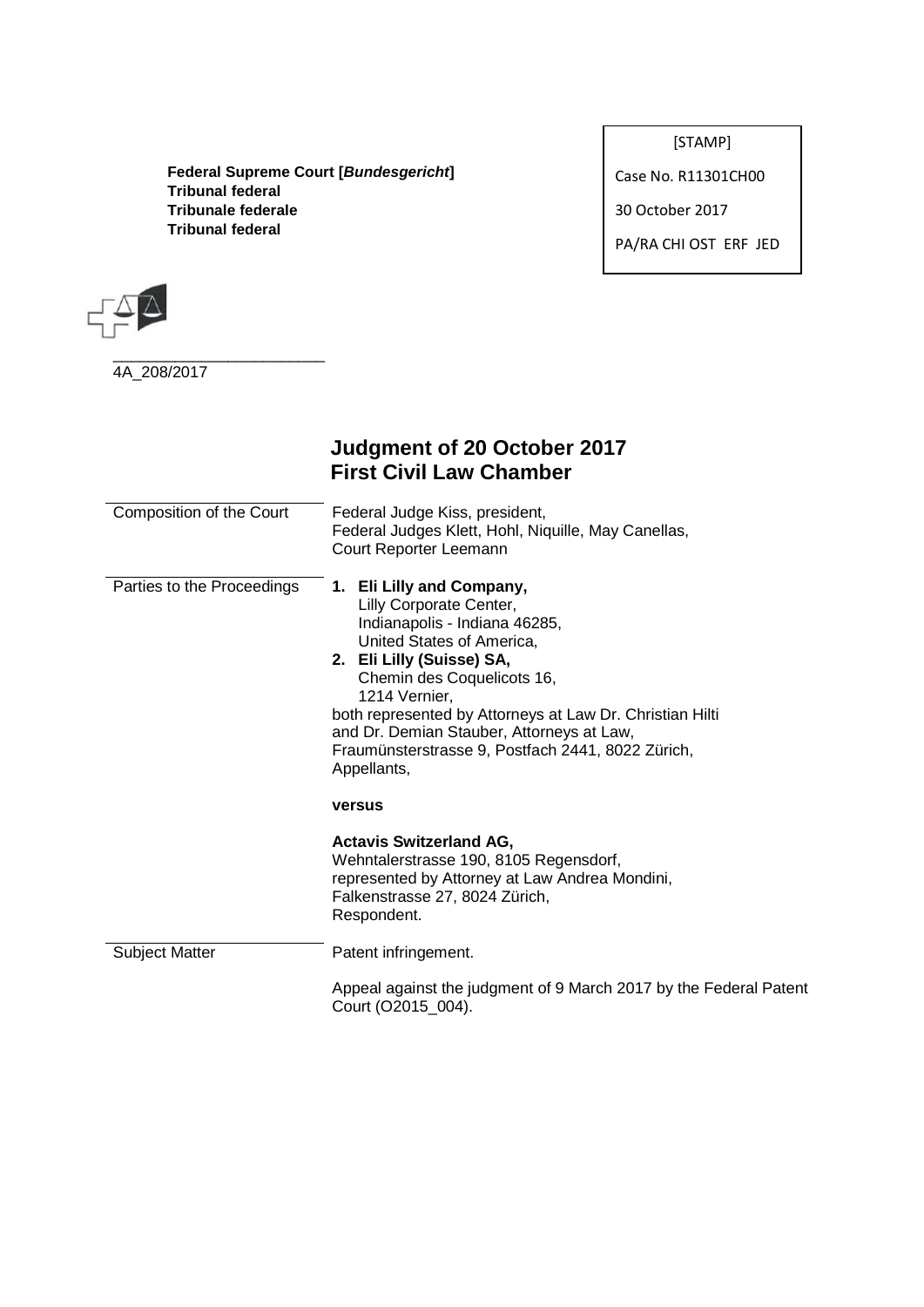#### **Facts of the Case:**

### **A.**

Eli Lilly and Company, Indianapolis, United States (Patent Proprietor, Defendant 1, Appellant 1) is the proprietor of European Patent EP 1 313 508 (B1), which was filed on 15 June 2001 (with earlier US priority) and granted on 18 April 2007, the subject matter of which is described as "Combination containing an antifolate and methylmalonic acid lowering agent" — "*Zusammensetzung, welche ein Antifolate und ein methylmalonsäuresenkendes Mittel enthält", "Composition comprenant un antifolate et un agent réducteur d'acide methylmalonique.*" The patent relates to the treatment of cancer. Antifolates (which include pemetrexed) are folic acid analogs that intervene in DNA synthesis by inhibiting enzymes, thus preventing cell division and cell growth of cancer cells. Antifolates have the dangerous disadvantage of toxic effects, however, and therefore in effect poison patients. The patent is based upon the discovery that these disadvantages can be reduced by means that lower methylmalonic acid, e.g. vitamin B12, without negatively affecting the antifolate's efficacy.

Eli Lilly (Suisse) SA, Vernier (Licensee, Defendant 2, Appellant 2) is the licensee to the patent of its American parent company, and sells under the brand name "Alimta" a drug with the active substance pemetrexed disodium for treating certain forms of cancer in Switzerland.

Actavis Switzerland AG, Regensdorf (Plaintiff, Respondent) is a vendor of generic drugs. When the suit was filed, it intended to bring onto the market (and did so while the proceedings were pending) a medicament containing pemetrexed dipotassium, pemetrexed ditromethamine, or pemetrexed diacid.

#### **B.**

**B.a** With the submission of 24 February 2015, the Plaintiff called on the Federal Patent Court with an action for a negative declaratory judgment and presented the following requests for relief (as corrected in the reply):

- *"(1) It shall be declared that the Plaintiff does not infringe any claim of the Swiss part of European Patent EP 1 313 508 B1 by making, using, importing, exporting, transiting, storing, offering and/or selling or otherwise distributing, as well as possessing for any of said purposes, a medicament containing, as the sole antifolate active ingredient*
	- *(a) pemetrexed dipotassium or*
	- *(b) pemetrexed ditromethamine or*
	- *(c) pemetrexed diacid,*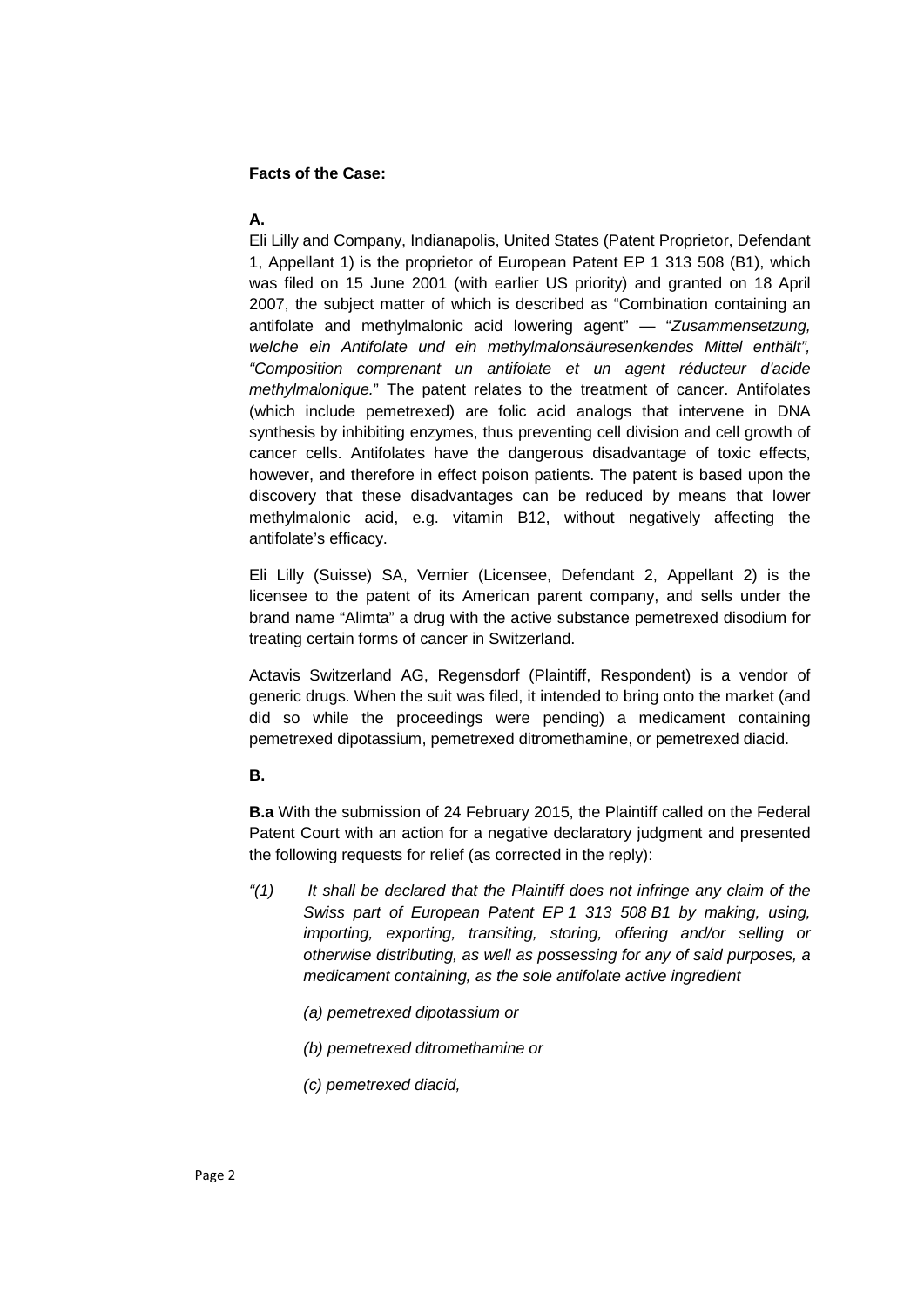*but no pemetrexed disodium, in Switzerland for use in combination therapy for treating non-small cell lung cancer and malign pleuramesotheliome in humans, wherein said medicament is to be administered in combination with vitamin B12 and folic acid*

*(2) In the alternative, prayer for relief according to section 1, wherein the corresponding medicament does not include any excipients which contain sodium ions and the medicament is directed for administration in a diluent that does not contain sodium ions*

*(3) [Costs]."*

**B.b** Following two exchanges of written submissions, the Federal Patent Court notified the parties on 19 April 2016 that Dr. rer. nat., Dipl. Chem. Roland Dux would author the technical judge's expert opinion.

On 19 April 2016, the Defendants submitted as a new fact the authorization of the Plaintiff's pemetrexed product "Amtiris" by Swissmedic.

With the petition for a preliminary injunction of 1 June 2016, Defendant 1 requested that the Plaintiff be prohibited from selling the medicament "Amtiris" in Switzerland. This petition was dismissed with the judgment of 6 December 2016.

**B.c** With the judgment of 9 March 2017, the Federal Patent Court ruled as *follows:*

*"In granting the alternative request it is found that Plaintiff is not infringing the Swiss part of European Patent EP 1 313 508 61 B1 in that it manufactures, uses, imports, exports, passes through, stores, offers and/or sells or otherwise distributes a drug for use in combination therapy for the treatment of non-smallcell lung cancer and malignant pleura-mesothelioma in humans, and possess it for the said purposes that contains as an antifolate active ingredient exclusively*

*(a) pemetrexed dipotassium or*

*(b) pemetrexed ditromethamine or*

*(c) pemetrexed diacid,*

*but no pemetrexed disodium, whereby the drug concerned is administered in combination with Vitamin B12 and folic acid, and whereby the drug concerned exhibits no adjuvants that contain sodium ions and the drug is intended for administration in a solution that contains no sodium ions.*

*In its further scope the action is dismissed"*

The Court concluded that the Patent Proprietor had limited the claimed patent in the granting procedure to pemetrexed disodium, and therefore contradicted its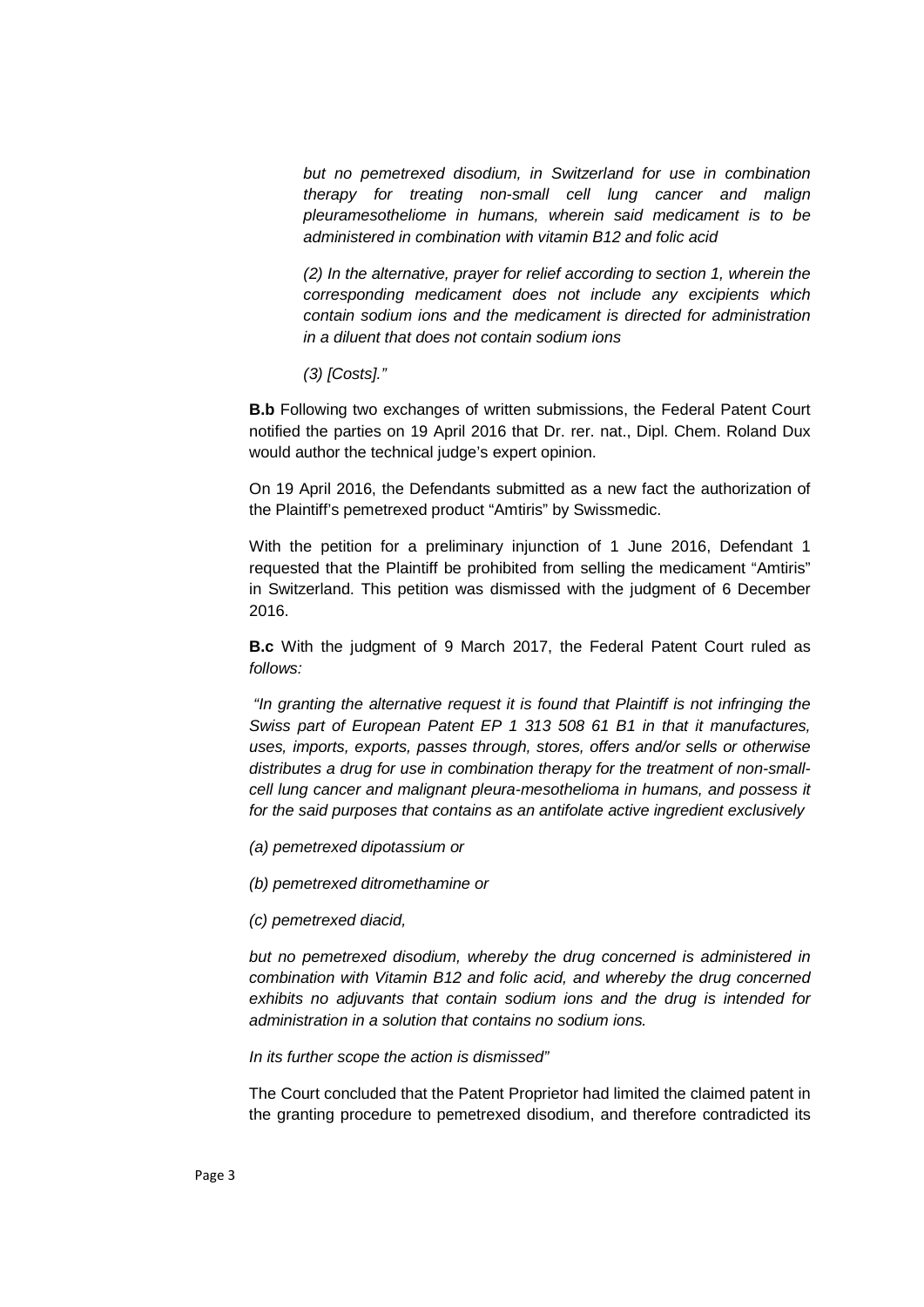prior conduct when it now wished to once again extend precisely this feature under the doctrine of equivalence (E. 4.5.3). Moreover, the Court also rejected an equivalent infringement ("Nachahmung") because the equivalence criterion of parity/equal value was not satisfied (E. 4.6.3).The Court denied the Defendant's procedural request to expand the panel of judges from three to five (E. 2.3).

#### **C.**

**C.a** With the appeal in civil matters, the Defendants submitted the requests for relief that (1) the judgment of 9 March 2017 of the Federal Patent Court be set aside and the Appellant's complaint be dismissed, (2) in the alternative, that the case be remanded to the lower court with the order to reach a new decision in line with the findings of the Federal Supreme Court and based upon the grounds for appeal under substantive law and procedural law presented below. The Appellants object that the lower court violated Article 2 of the Swiss Civil Code (ZGB) as well as Article 69 EPC including the protocol on the interpretation and Article 66 (a) of the Patent Act (PatG) by assuming that the limitation made in the patent granting procedure was also binding for assessing the scope of protection; and it committed an error of law when assessing the criterion of parity/equal value. Alternatively, in the event that their objections are not approved, the Appellants are arguing that the lower court made arbitrary factual assumptions and infringed their right to evidence by assuming that medical personnel would not prepare a medicament in a solution other than in accordance with instructions; moreover, the court violated Article 21 (2) of the Patent Court Act (PatGG) by refusing to expand the panel to five members. They point out that there are two questions of fundamental importance.

In the response, Respondent requests dismissal of the appeal and confirmation of the disputed judgment.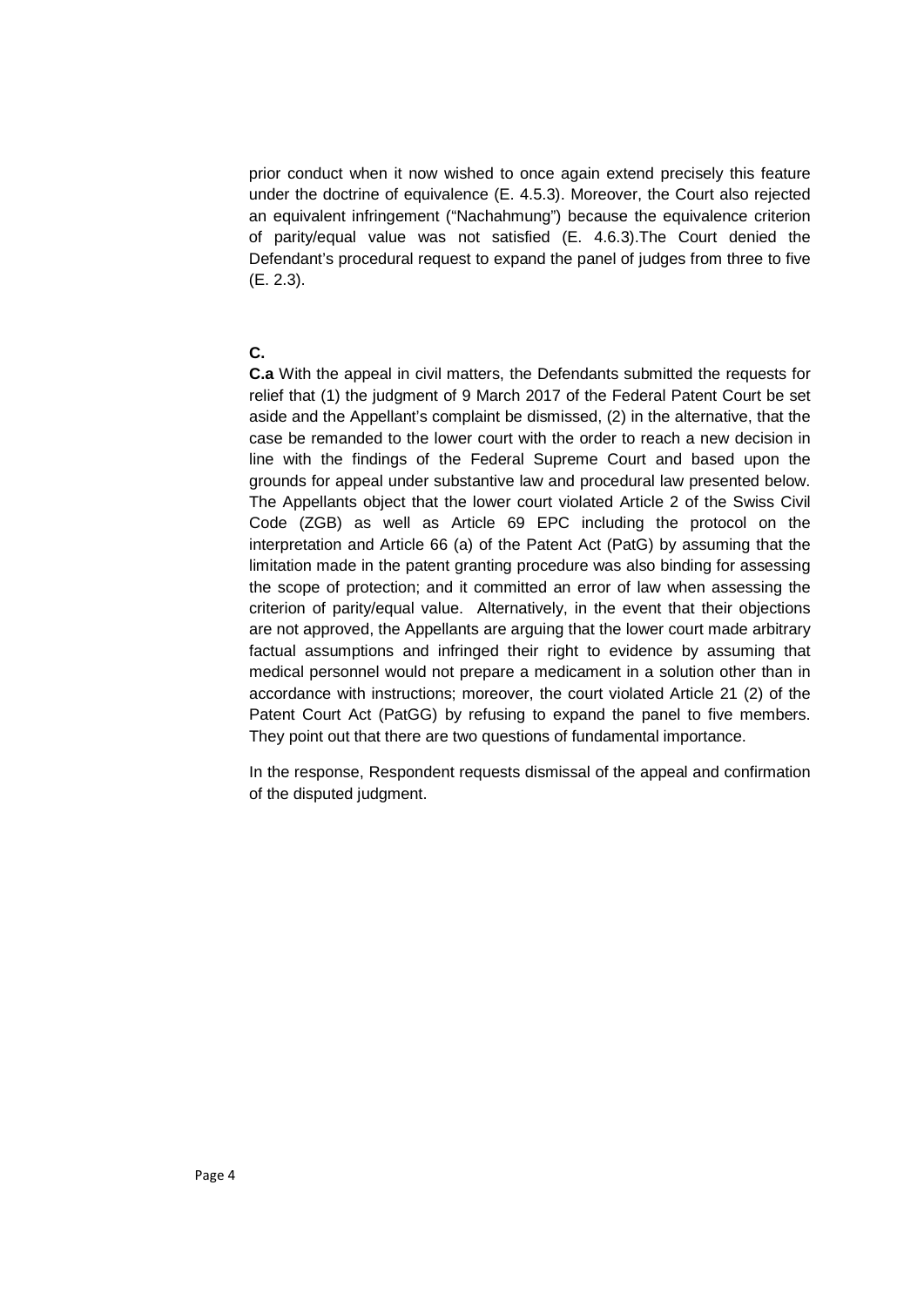**C.b** The Appellants submitted to the record a judgment of 18 May 2017 of the Higher Regional Court of Munich, in which this court addressed in detail both the judgment of 14 June 2016 of the German Federal Court of Justice (GRUR 9/2016 p. 921 et seq.) and the disputed judgment by the Federal Patent Court. In addition, they submitted the judgment of 12 July 2017 of the Supreme Court of the United Kingdom, which was enacted between the parties or companies affiliated with them.

On 21 September 2017, the Respondent also submitted to the Federal Supreme Court a judgment of 12 September 2017 of the Tribunale Ordinario di Milano.

The parties have submitted their replies and rejoinders.

#### **Findings:**

#### **1.**

The complaint is directed against a final judgment (Art. 90 of the Swiss Federal Supreme Court Act (BGG)) of the Federal Patent Court (Article 75 (1) BGG), a value in dispute is not required (Article 74 (2) (b) BGG), the Appellants' did not entirely succeed with their petitions (Article, 76 BGG), and the deadline for appeal was met (Article 100 in connection with Article 46 BGG). The appeal is to be addressed subject to sufficient substantiation (Article 42 (2) and Article 106 (2) BGG).

### **2.**

The Appellants object that the lower court's decision with a three-judge panel is a procedural error; given the fundamental significance of the case, the panel should have consisted of five judges, and thus Article 21 (2) of the Federal Act of 20 March 2009 concerning the Federal Patent Court (Patent Court Act, PatGG; SR 173.41) was violated. They are requesting that the disputed decision therefore be set aside and the case be remanded to the lower court for readiudication with five judges.

**2.1** Pursuant to Article 21 (1) PatGG, the court generally makes its decisions with a three-judge panel. Pursuant to Article 21 (2) PatGG, the Court decides in a five-judge panel on order by the presiding judge, wherein at least one person must have technical training and one person must have legal training, if this is necessary in the interest of the further development of law or the uniform application of law. The lower court refused the expansion of the panel to five judges based upon the finding that the assessment of equivalence had been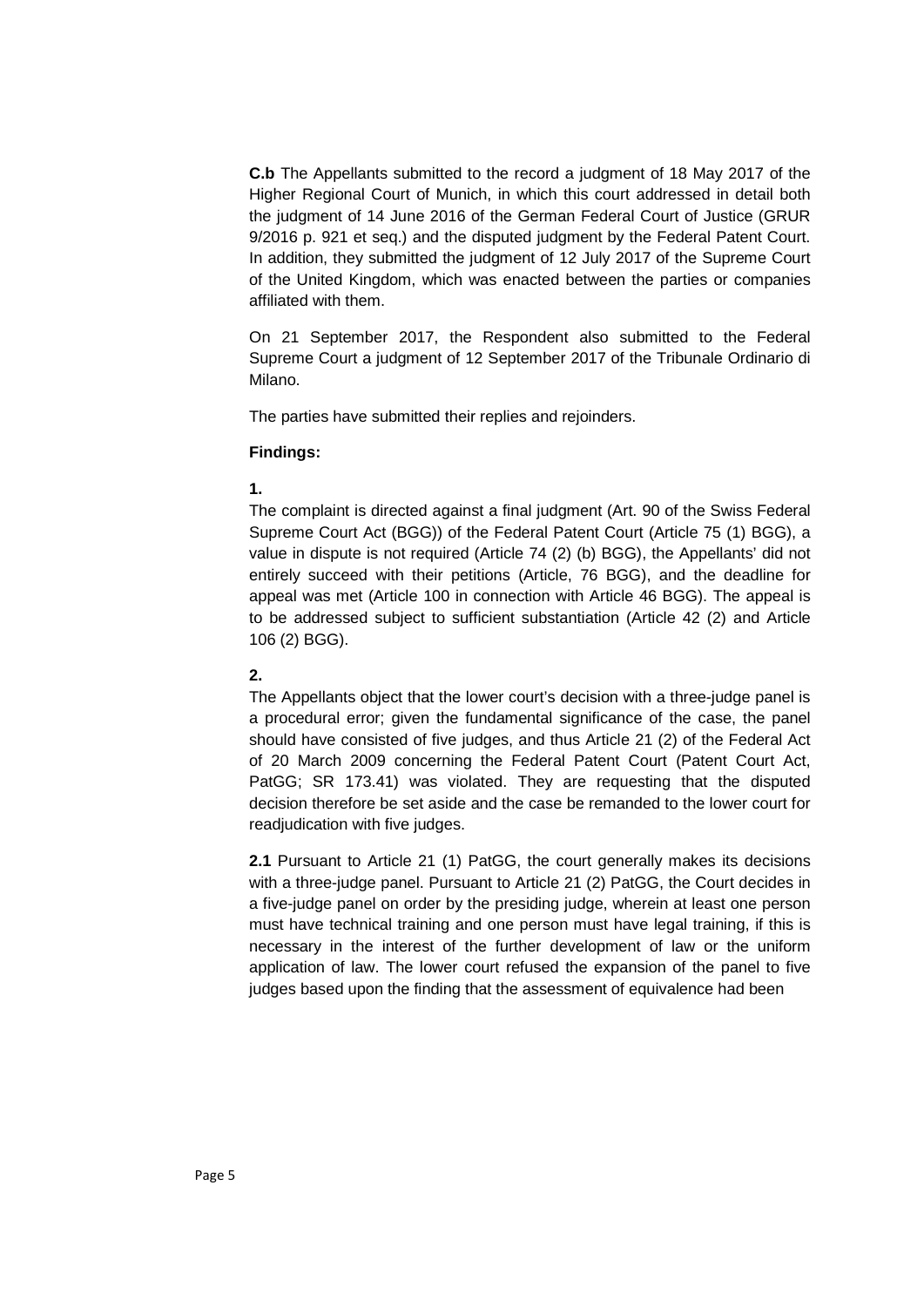established for years and the inclusion of events from the granting procedure also did not appear to require the further development of law, even if it was handled differently in different countries.

**2.2** The formation of the panel with three or five judges is — as the Applicants themselves acknowledge — at the discretion of the Federal Patent Court. It appears doubtful whether the parties have any claim to a panel of a certain size and thus that a judgment issued in a normal panel with three judges would have to be set aside if the appellate body were to conclude that this involved interests of the further development of law or uniform application of law (cf. Article 20 BGG and Article121 (a) BGG judgment 4F\_20/2013 of 11 February 2014 E. 4; also judgment 9C\_585/2014 of 8 September 2015). In any case, the lower court did not commit an error of law in the exercise of its discretion when it concluded in the present case that generally established or acknowledged principles were to be applied to the specific case. This is because firstly, it correctly assumed that the principles for the assessment of equivalence could now be considered established. Secondly, the principle of good faith or the prohibition on abuse of law, particularly in the form of contradictory conduct, applies throughout the entire legal system and is not to be considered as subject to technical conditions — even in the area of patent law — such that the Patent Court as a specialized court would appear particularly qualified to assess this question. On the contrary, as the appellate court, the Federal Supreme Court can freely examine this question without the need for special technical knowledge.

**2.3** The objection to the effect that the formation of the panel is an error of law is without merit, should it be considered admissible.

#### **3.**

The Plaintiff requests the finding that it is not infringing the patent with its product, which contains, instead of pemetrexed disodium, the active substances pemetrexed dipotassium or pemetrexed ditromethamine or pemetrexed diacid, wherein it more precisely defines in the alternative petition that its product does not contain any pemetrexed disodium, and that sodium ions, with which pemetrexed disodium could be formed, are not present either as an adjuvant in the medicament or in a solution intended for administration. According to the finding of the lower court, the parties agree that only the implementation of the feature "pemetrexed disodium" is in dispute.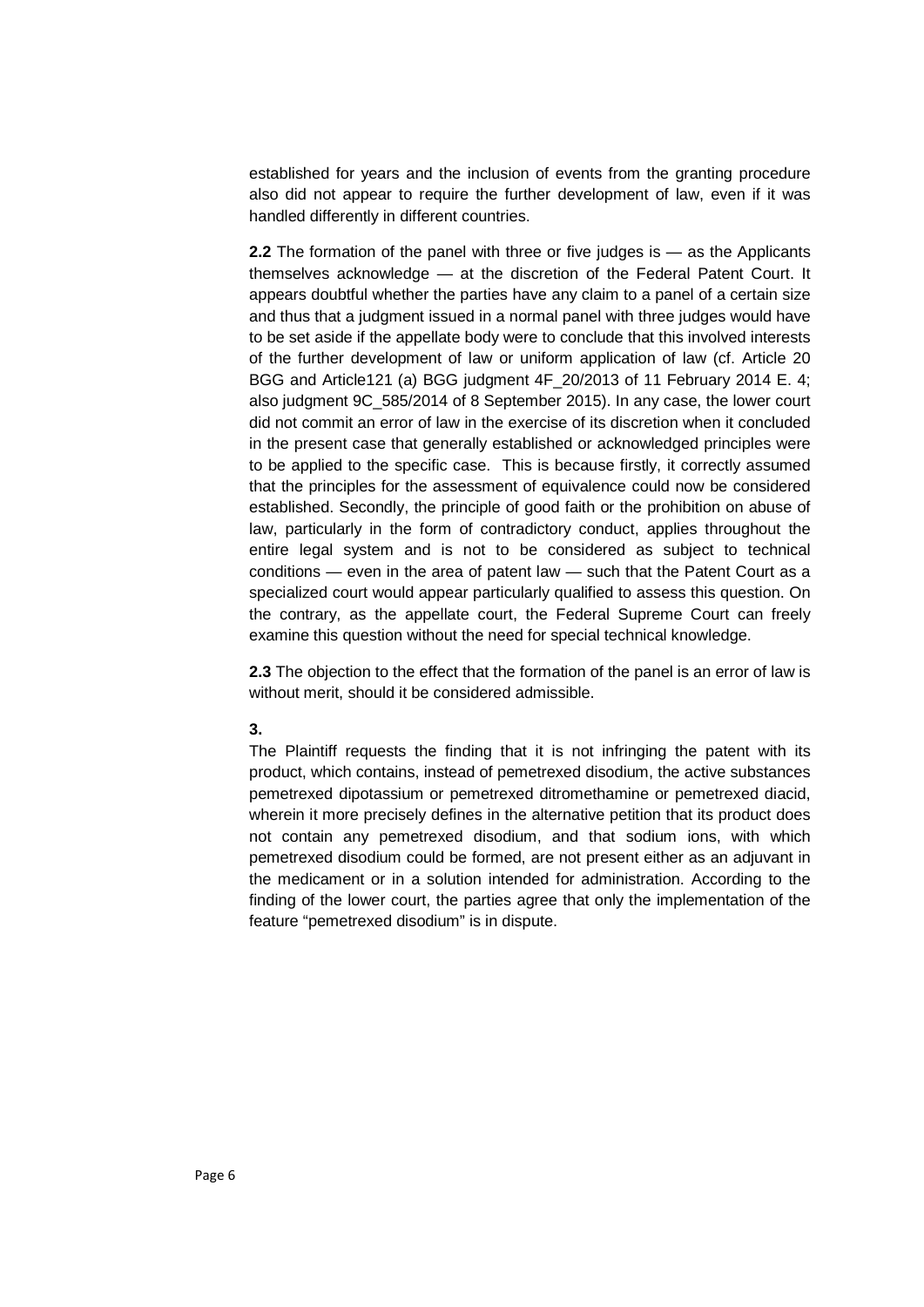**3.1** Independent claim 1 of EP 1 313 508 B1 reads as follows:

*"Use of pemetrexed disodium in the manufacture of a medicament for use in combination therapy for inhibiting tumor growth in mammals wherein said medicament is to be administered in combination with vitamin B12 or a pharmaceutical derivative thereof, said pharmaceutical derivative of vitamin B12 being hydroxocobalamin, cyano-10-chlorocobalamin, aquocobalamin perchlorate, aquo-10-chlorocobalamin perchlorate, azidocobalamin, chlorocobalamin or cobalamin."*

*"Verwendung von Pemetrexeddinatrium zur Herstellung eines Arzneimittels zur Verwendung in einer Kombinationstherapie zur Hemmung eines Tumorwachstums bei Säugern, worin das Arzneimittel in Kombination mit Vitamin B12 oder einem pharmazeutischen Derivat hiervon verabreicht werden soll, wobei das pharmazeutische Derivat von Vitamin B 12 Hydroxocobalamin, Cyano-10-chlorcobalamin, Aquocobalaminperchlorat, Aquo-10-chlorcobalaminperchlorat, Azidocobalamin, Chlorcobalamin oder Cobalamin ist."*

Claim 12 of the patent reads as follows:

*"A product containing pemetrexed disodium, vitamin B12 or a pharmaceutical derivative thereof said pharmaceutical derivative of vitamin B12 being hydroxocobalamin, cyano-10-chlorocobalamin, aquocobalamin perchlorate, aquo-10 chlorocobalamin perchlorate, azidocobalamin, chlorocobalamin or cobalamin, and, optionally, a folic binding protein binding agent selected from the group consisting of folic acid, (6R)-5-methyl-5,6,7,8-tetrahydrofolic acid and (6R)-5 formyl-5,6,7,8-tetrahydrofolic acid, or a physiologically available salt or ester thereof, as a combined preparation for the simultaneous, separate or sequential use in inhibiting tumor growth."*

*"Produkt, das Pemetrexeddinatrium, Vitamin B12 oder ein pharmazeutisches Derivat hiervon enthält, wobei das pharmazeutische Derivat von Vitamin B12 Hydroxocobalamin, Cyano-10-chlorcobalamin, Aquocobalaminperchlorat, Aquo-10-chlorcobalaminperchlorat, Azidocobalamin, Chlorcobalamin oder Cobalamin ist, und das optional ein Folsäurebindeproteinbindemittel enthält, das aus der Gruppe ausgewählt ist, die besteht aus Folsäure, (6R)-5-Methyl-5, 6, 7, 8 tetrahydrofolsäure und (6R)-5-Formyl-5, 6, 7, 8-tetrahydrofolsäure oder einem physiologisch verfügbaren Salz oder Ester hiervon, als ein Kombinationspräparat zur simultanen, separaten oder sequenziellen Verwendung bei der Hemmung eines Tumorwachstums."*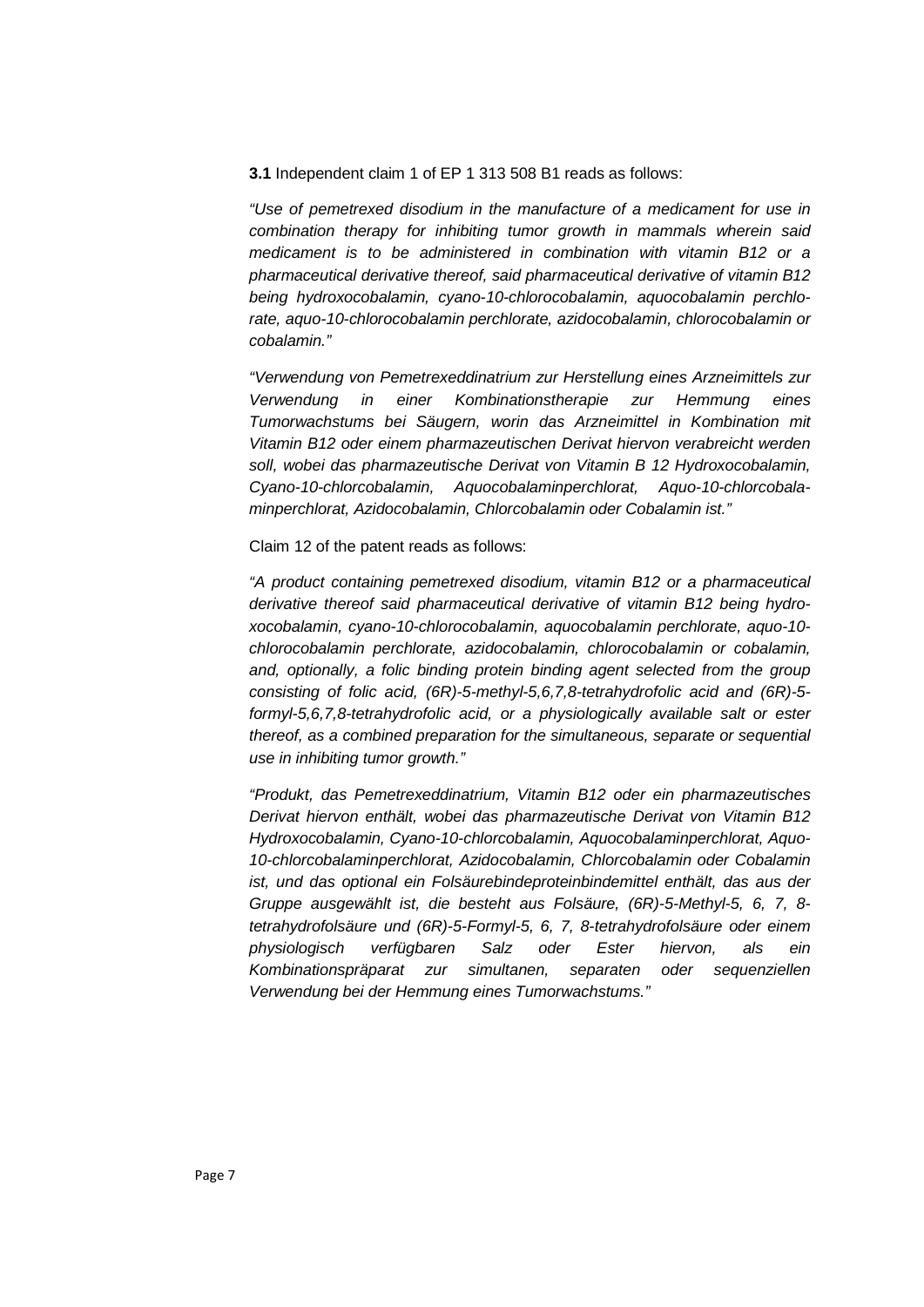**3.2** The lower court found that a literal infringement ("Nachmachung") of the patent in suit can be ruled out (only) if pemetrexed disodium is contained neither in the medicament itself nor can it be formed by sodium ions that are present as an adjuvant or in the solution for administration of the medicament. It therefore made its assessment of whether an equivalent infringement ("Nachahmung") exists based upon the Plaintiff's correspondingly specified alternative petition. The Appellants do not question that a product with the features pursuant to the Plaintiff's alternative petition makes no literal use of their patent.

**3.3** The Appellants maintain, however, that regardless of any instructions in the package insert, etc., medical personnel will administer the Plaintiff's product in a saline solution, since it was accustomed to this dosage form from the originator product. They state that they had thereby asserted a participation by the Plaintiff in the literal use of their patent by the buyers. They object that the lower court's dismissal in its finding of their petition for obtaining an expert opinion, stating that it was well known that for liability reasons alone, medical personnel comply with the instructions on the way of administering a medicament, is a denial of the Appellants' right to evidence and an arbitrary assumption of facts.

**3.3.1** Pursuant to Article 66 (d) of the Federal Act of 25 June 1954 on Patents for Invention (Patent Act, PatG; SR 232.14), persons may be held liable under civil and criminal law if they abet, participate in, or aid or facilitate patent infringing acts. Typical examples of such participation are offering or placing on the market devices for use in a patented method, wherein for goods or devices not generally commercially available, participation within the meaning of Article 66 (d) PatG is to be affirmed only under two conditions. Firstly, the concept of accessoriness [*Akzessorietät*] of participation implies that the buyer must use or intend to use the device or goods in a manner that infringes the patent, and secondly, the vendor or supplier is subject to penalty under civil law only if it knows or must know that the means it is offering or supplying are suitable and intended for utilization of the protected invention by the recipient of the offer or delivery (BGE 129 Ill 588 E. 4.1 p. 592 with references).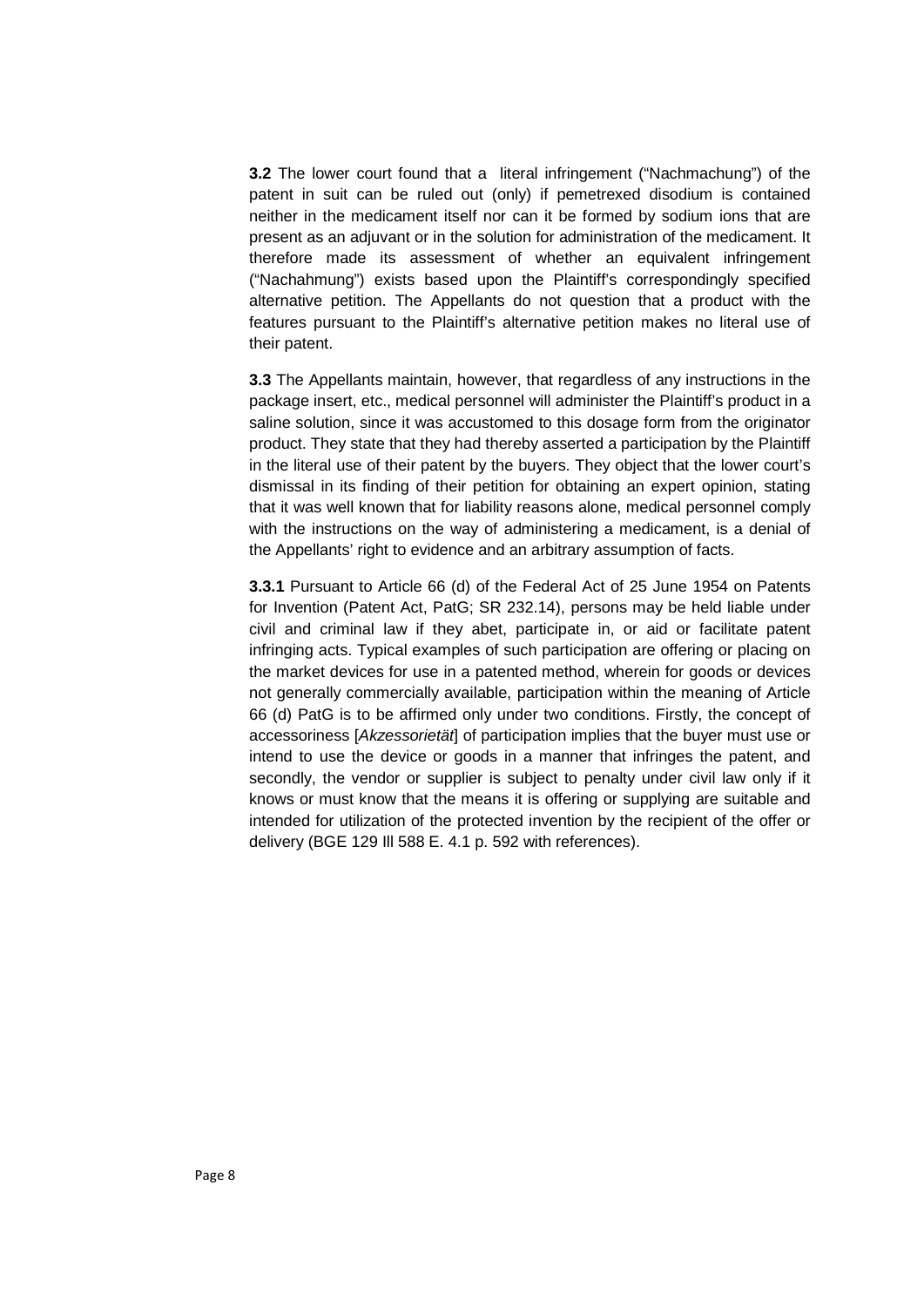**3.3.2** Based upon the statements in the disputed decision, which the Appellants do not criticize as incomplete (cf. Article 105 (2) BGG and BGE 140 III 86 E. 2 p. 90), the requirements for the Plaintiff's participation in a patent infringing act by its buyers is not fulfilled because it is not evident what interest these buyers could have in administering the Plaintiff's products in a saline solution. The assumption that the buyers of the Plaintiff's medicament would administer it in a patent-infringing manner would however require specific indications that this use could be intended. Contrary to the Appellants' view, no such intent is evident from the alleged routine that medical personnel preferred the form of administration that was prescribed for the originator medicament. The Appellants are not claiming that they had argued that the Plaintiff's products were purchased by the recipients with the intent of administering these in a saline solution. Because the Plaintiff's products were therefore not intended by the recipients for literal use of the protected invention of Appellant 1, the conditions for an act of participation are not fulfilled. The lower court did not violate the right to evidence, and consequently could deny, without violating federal law, that the Plaintiff is participating in a literal infringement ("Nachmachung") of Appellant 1's patent by its buyers.

#### **4.**

The lower court initially denied an equivalent infringement ("Nachahmung") of Appellant 1's patent by the Plaintiff in its finding that the feature "pemetrexed disodium" claimed in the patent — which the Plaintiff is replacing with "pemetrexed dipotassium" or "pemetrexed ditromethamine" or "pemetrexed diacid" — was included in the claim as a limitation in the granting procedure, and thus, regardless of the grounds for this limitation, the Patent Proprietor could not in good faith claim any protection for equivalents of this feature.

**4.1** According to the findings of the lower court concerning the granting procedure, Appellant 1 replaced the originally used expression "antifolates" with "pemetrexed" because the examiner objected in his Communication of 9 March 2004 that the active substance had not been sufficiently disclosed. The examiner then objected on 17 May 2005 that the change signified an impermissible extension within the meaning of Article 123 (2) of the European Patent Convention of 5 October 1973, amended in Munich on 29 November 2000 (EPC 2000; SR 0.232.142.2), since the expression "pemetrexed" cannot be found in the original documents, and this compound is certainly different from the "pemetrexed disodium" mentioned in the original documents. Appellant 1 then limited the claim to the pemetrexed disodium explicitly mentioned in the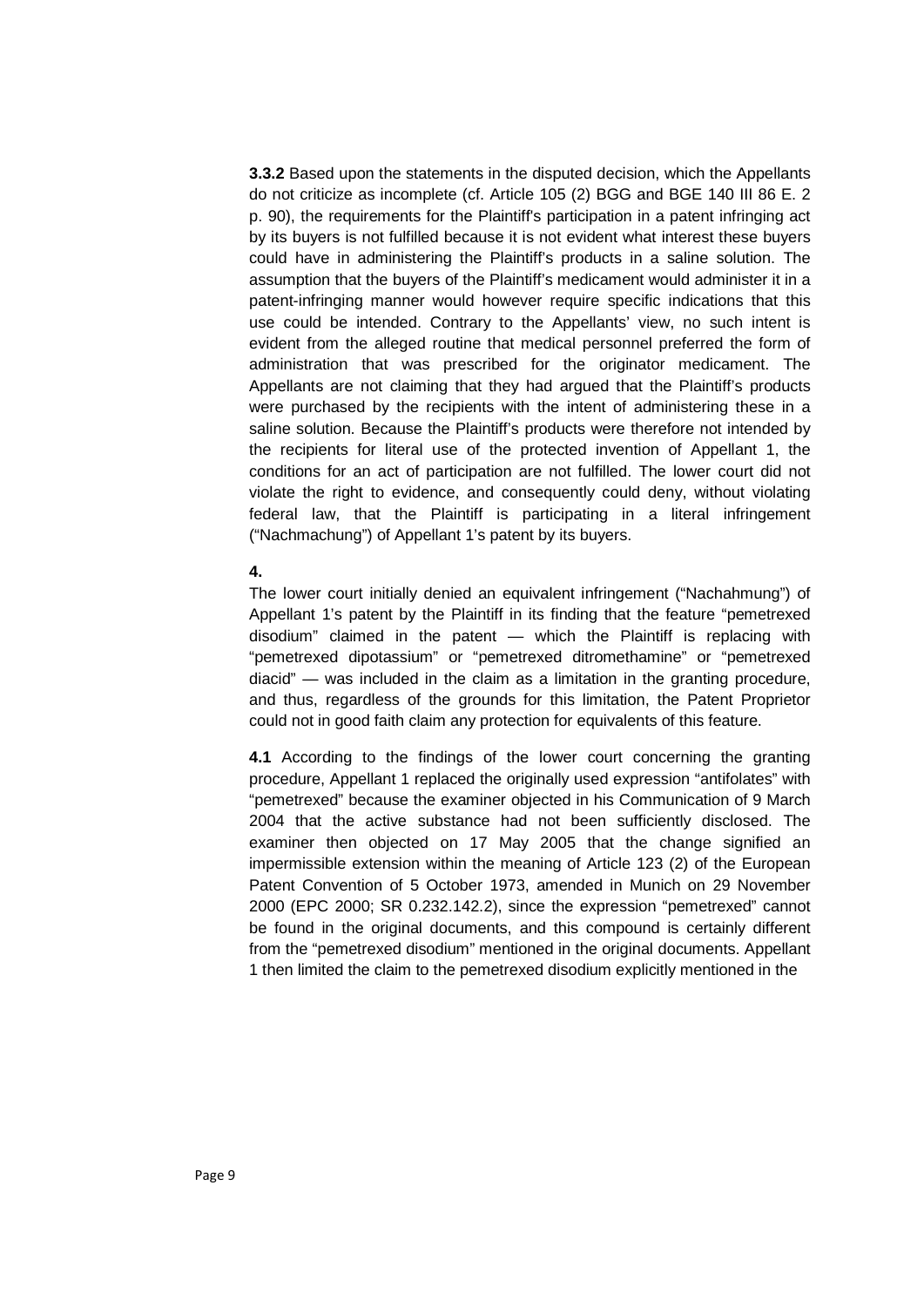original documents. According to the findings in the disputed decision, the extension of precisely this definition within the context of the assessment of equivalence constitutes a breach of good faith. According to the lower court's findings, this involves a case in which Article 2 ZGB applies, and does not involve the interpretation of the claim. It states (E. 4.5.3) that limiting claims in the granting procedure in order to receive the patent smoothly, and then claiming protection after the patent has been granted as if the limitation had not occurred, constitutes a contravention of the party's own prior conduct within the meaning of Article 2 ZGB.

**4.2** Pursuant to Article 2 ZGB, every person must act in good faith in the exercise of his or her rights and in the performance of his or her obligations (para. 1). The manifest abuse of a right is not protected by law (para. 2). As a general legal principle, the prohibition on the abuse of law applies throughout the entire legal system, including public law and laws on procedure and enforcement. This is part of Swiss public policy and must be applied *ex officio* by every court (BGE 128 III 201 E. 1c p. 206; 122 11193 E. 2c/ee p. 198). The assertion of a right is abusive if it contradicts prior conduct and thereby disappoints justifiably raised expectations (BGE 140 Ill 481 E. 2.3.2; 138 Ill 401 E. 2.2; 130 III 113 E. 4.2; 129 Ill 493 E. 5.1 p. 597; 125 III 257 E. 2a; cf. also BGE 137 III 208 E. 2.5 p. 211; 135 III 162 E. 3.3.1 p. 169; 133 I 149 E. 3.3 p. 154; each with references). Contradictory conduct may also exist without the disappointment of justified expectations if present conduct is completely incongruous in itself and therefore contradictory (BGE 138 III 401 E. 2.2). Here it must be noted that Article 2 (2) ZGB does not generally override the provisions of civil law for specific types of cases, but rather simply instructs the court to take the special circumstances of the individual case into account. The standard serves as a corrective "stopgap measure" for cases in which formal law would lead to substantive and blatant injustice (BGE 134 III 52 E. 2.1). Abuse of law must be restrictively assumed (BGE 139 III 24 E. 3.3; 135 III 162 E. 3.3.1 p. 169; judgment 5A\_745/2016 of 15 May 2017 E. 3.1, planned for publication). There is no principle of restriction to one's own actions [*Gebundenheit an das eigene Handeln*]. On the contrary, a contradiction relative to prior conduct can be considered a breach of good faith only if this has established a trust worthy of protection that is disappointed by the new actions (BGE 125 Ill 257 E. 2a p. 259 with references, cf. also Heinz Hausheer/Regina A. Aebi-Müller, in: Berner Kommentar, 2012, N. 268 et seqq. to Article 2 ZGB).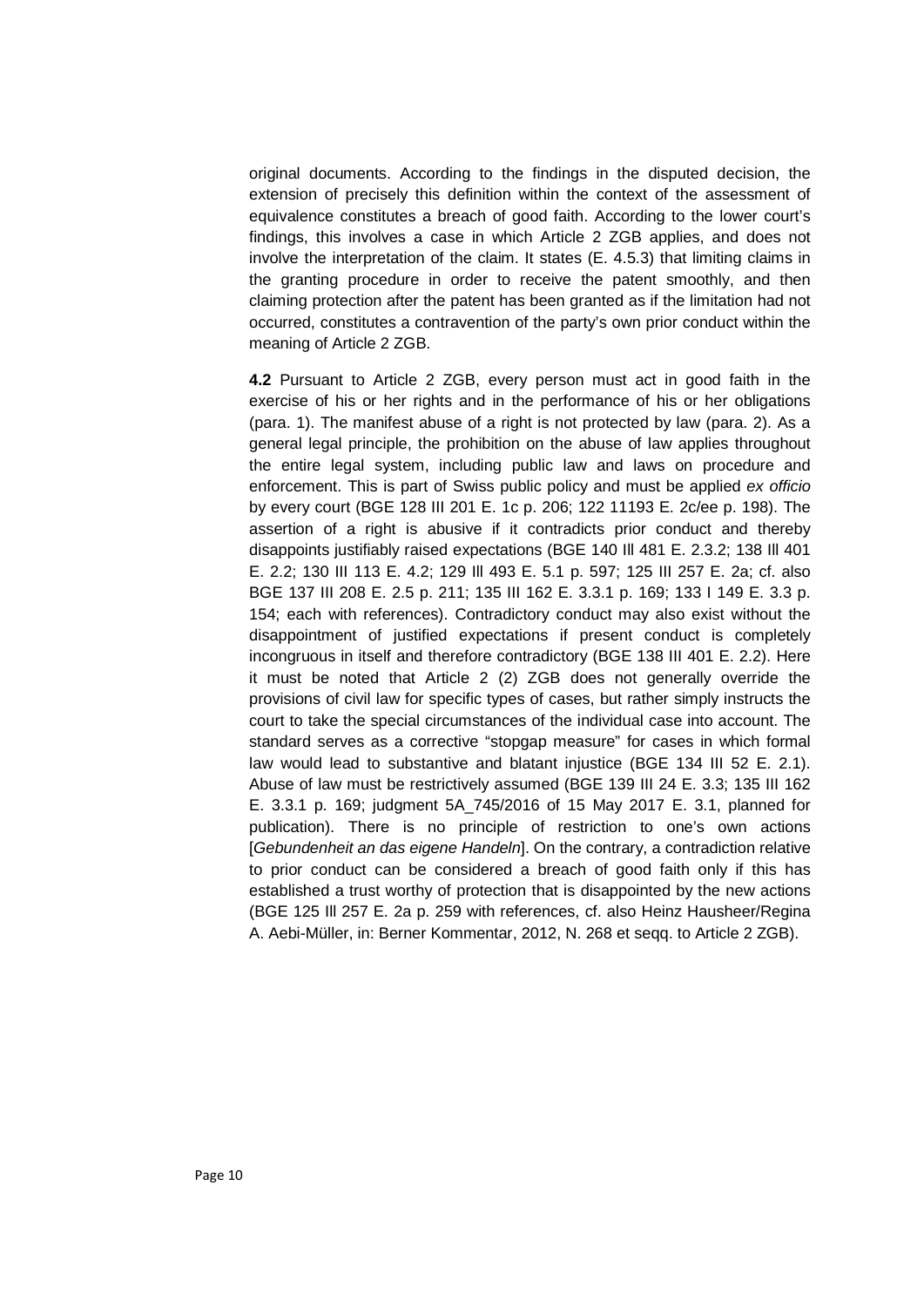**4.3** Pursuant to Article 51 (2) PatG and Article 69 (1) sentence 1 EPC 2000, respectively, a patent's scope of protection and extent of protection, respectively, is determined according to the patent claims. The technical instructions described in the patent claims are to be interpreted as they are understood by the skilled person (BGE 132 Ill 83 E. 3.4 p. 87 with references; judgments 4A\_131/2016 of 3 October 2016 E. 4.2.1, not published in BGE 142 Ill 772; 4A\_371/2016 of 14 October 2016 E. 5.3; 4A\_541/2013 of 2 June 2014 E. 4.2.1). The wording is the starting point for every interpretation. The description and the drawings are to be used to interpret the patent claims (Article 51 (3) PatG or Article 69 (1) sentence 2 EPC 2000). As the so-called "available prior art," general technical knowledge likewise serves as a means for interpretation (judgment 4A\_131/2016 of 3 October 2016 E. 4.2.1, not publ. in BGE 142 Ill 772 with reference to Peter Heinrich, Commentary to the Patent Act/EPC [Kommentar zu PatG/EPÜ], 2<sup>nd</sup> ed. 2010, N. 54 to Article 51 PatG; Fritz Blumer, The Patent's Scope of Protection [*Schutzbereich des Patents*], in: Bertschinger et al. [ed.], Swiss and European Patent Law, Handbooks for Legal Practice [*Schweizerisches und europäisches Patentrecht, Handbücher für die Anwaltspraxis*], Vol. VI, 2002, margin no. 14.41; Thierry Calame, in: by Büren/David [ed.], Patent Law and Know-How [*Patentrecht und Know-how*], SIWR Vol. IV, 2006, p. 413).

By contrast, according to the prevailing view, the historical origin or the patent prosecution history is generally not determinative for the interpretation of the patent claims and thus also not for determining the scope of protection, although the prosecution files are publicly available (cf. Blumer, loc. cit., margin no. 14.101 with reference to Article 90 (3) of the Patent Ordinance (PatV), Article 128 (4) EPC 2000). The doctrine as well as the case law of other EPC 2000 member states overwhelmingly reject to refer to statements made by the patent proprietor in the granting procedure in order to interpret patent claims (cf. Blumer, loc. cit., margin no. 14.101; Uwe Scharen in: Benkard, European Patent Convention [*Europäisches Patentübereikommen*], 2<sup>nd</sup> ed., Munich 2012, N. 27 et seqq. to Article 69 EPC; each with numerous references). Waivers and limitations that the applicant has undertaken in the granting procedure must be considered afterwards only insofar as they are reflected in the patent claims and, if applicable, in the description (cf. BGE 122 III 81 E. 4a; Dieter Stauder, in: Singer/Stauder, *Europäisches Patentübereinkommen*, 7<sup>th</sup> ed., Köln 2016, N. 28 to Article 69 EPC). Following this finding, the prosecution files may not constitute *a priori* the basis for a third party's trust worthy of protection.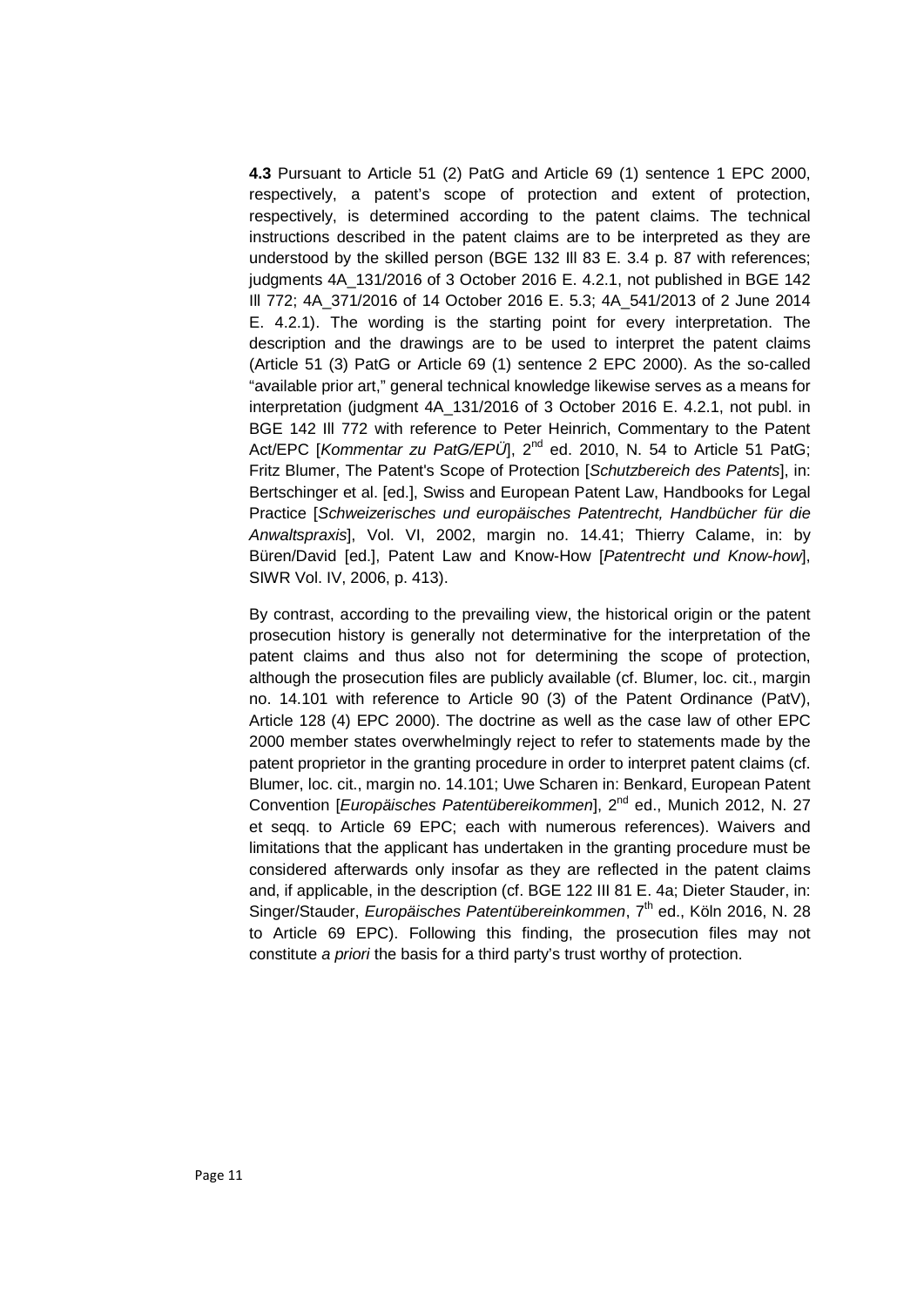**4.4** There is no need to establish whether the prosecution files can nevertheless be referred to exceptionally for interpretation because the lower court explicitly did not exclude the feature "pemetrexed disodium" from the assessment of equivalency based upon an interpretation of the patent claims. Nevertheless, the lower court's derivation in this context, based upon the description (no. 0022), of a limitation of the scope of protection to cover literal infringement ("Nachmachung") only cannot be accepted. According to the disputed judgment, Appellant 1's patent clearly defines that in this patent, the term "antifolate" or "antifolate drug" is understood to mean pemetrexed disodium. This is because in a first sentence, "antifolate" or "antifolate drug" are described in a general way, and in a second sentence it is explained that the terms "antifolate" or "antifolate drug" as used in this patent refer to the pemetrexed disodium with the brand name "Alimta" as manufactured by Appellant 1. The Appellants correctly point out that the description does not even refer to pemetrexed disodium in general as the antifolate used by Appellant 1, but instead there is a specific declaration that it is using its own brand name product. The lower court itself indicates that the term "pemetrexed disodium" is used to claim the substance, and not specifically Appellant 1's brand name product when it states in another context that the use of the substance "pemetrexed disodium" — not merely the brand name product "Alimta" — would lead to a literal infringement ("Nachmachung") or literal use of the patent. The description does not show that Appellant 1 would have waived protection against equivalent infringement ("Nachahmung") with respect to the feature "pemetrexed disodium." However, this is not to be further addressed here, since the lower court clarifies that it is excluding the feature "pemetrexed disodium" from the assessment of equivalence, not based upon the interpretation of the patent, but instead based upon the finding that the Patent Proprietor was bound by good faith to the limitations that it undertook in the granting procedure.

**4.5** The fact that limitations are undertaken for an original feature and subsequently protection against equivalent infringement ("Nachahmung") is claimed (based upon the limited patent claim) cannot be the sole grounds for establishing contradictory conduct by the Patent Proprietor. The limitation of a feature does not automatically and regardless of the grounds for such limitation constitute a declaration of waiver on protection against equivalent infringement ("Nachahmung"). The limitation of a patent claim in the granting procedure results in a limitation of the scope of protection even without a waiver of protection against equivalent infringement ("Nachahmung"): if the features that qualify as equivalents were to be claimed, then one would have to evaluate with regard to these — additional — features as well whether an asserted infringing form uses equivalents for these.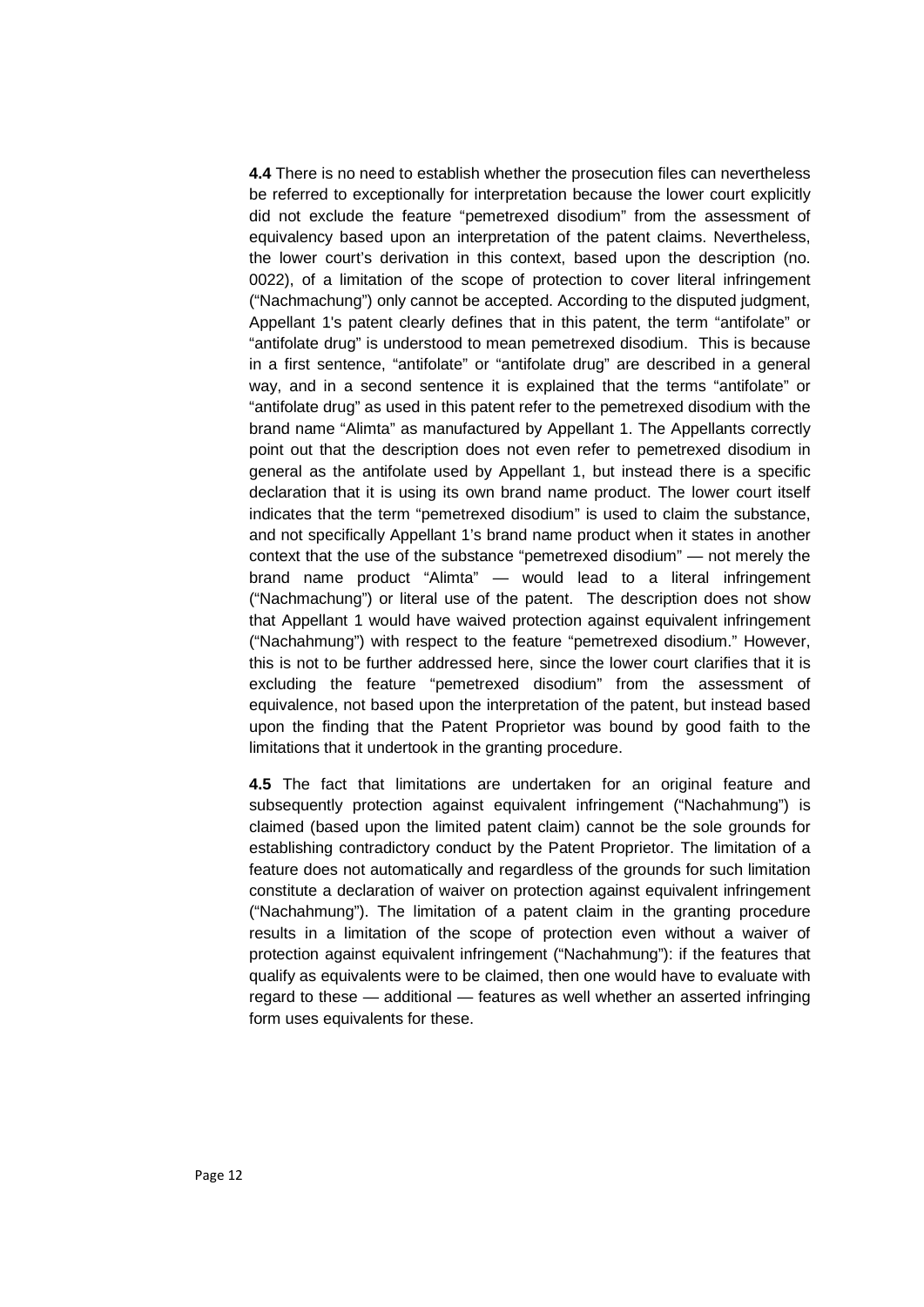In this context, the Appellants correctly refer to the restrictive practice for extension pursuant to Article 123 (2) EPC 2000 in the granting procedure. According to this, to comply with the prohibition on extension, an amendment may be made only within the scope of what the skilled person can *directly and unambiguously* derive from the original documents, which specifically does not include equivalents. The lower court's view to the effect that the limitation of a feature in the granting procedure leads to a waiver of protection against equivalent infringement ("Nachahmung") with respect to this feature, regardless of the grounds for the limitation, contradicts Article 66 (a) PatG, under which equivalent infringement ("Nachahmung") is also considered as use.

Apart from this, it would also not be evident how the prosecution files could establish a third parties' trust worthy of protection pursuant to Article 2 ZGB to the effect that the patent proprietor will later make use of the granted patent protection only in a specific manner, should these documents— contrary to the aforementioned prevailing view — be substantial.

**4.6** After the disputed decision in the granting procedure, Appellant 1 limited the controversial feature in order to respond to the objections and thus a refusal of the patent by the examiner. There are no special circumstances here that would require the corrective "stopgap measure" of Article 2 ZGB in order to prevent substantive and blatant injustice; the fact that Appellant 1 would have had other options available if need be (such as the intermediate generalization mentioned by the lower court) does nothing to change this. Appellant 1 is not to be charged with any violation of the prohibition on abuse of law by invoking - in spite of the limitation to "pemetrexed disodium" - protection against equivalent infringement ("Nachahmung") through equivalents with respect to this feature.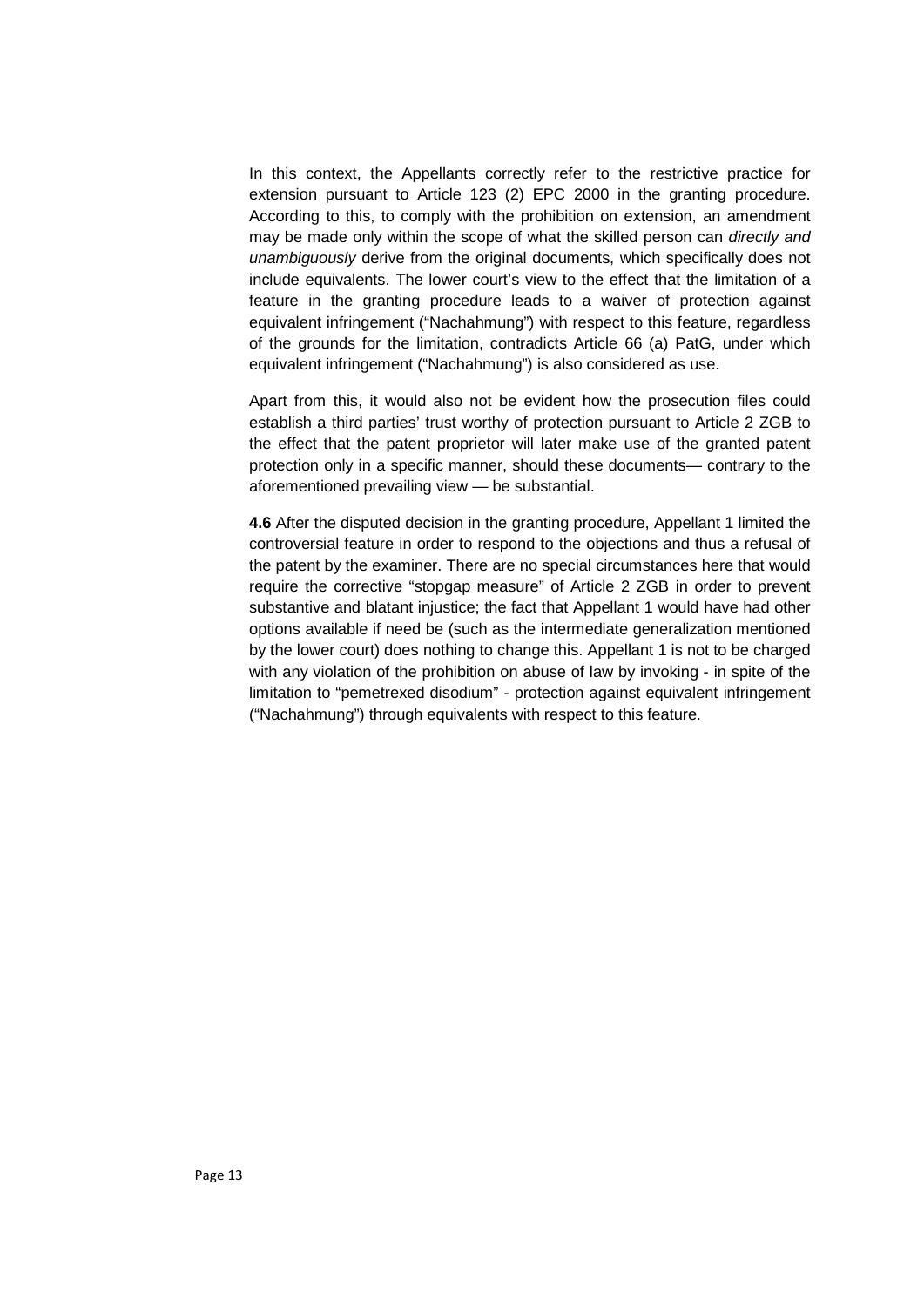#### **5.**

In an alternative finding, the lower court denied patent infringement through equivalents (E. 4.6). The Appellants object that the lower court thereby violated Article 69 EPC 2000 and Article 66 (a) PatG, respectively. They refer to, among others, the judgment of 14 June 2016 of the German Federal Court of Justice (BGH) (X ZR 29/15 publ. in: GRUR 9/2016 p. 921 et seqq.) issued in a parallel litigation between the same parties or their affiliates, and submit as evidence a judgment of 18 May 2017 of the Higher Regional Court of Munich (6 U 3039/16). In addition, they have submitted to the record the judgment of 12 July 2017 of the Supreme Court of the United Kingdom ([2017] UKSC 48) — which must likewise be considered *ex officio*.

**5.1** A party infringes a patent if it uses the patented invention unlawfully, wherein equivalent infringement ("Nachahmung") is also considered as use (Article 66 (a) PatG). A party commits an equivalent infringement ("Nachahmung") within the meaning of Article 66 (a) second half-sentence PatG if it implements the result in accordance with the patent in a divergent or modified form while having knowledge of the patented teaching (BGE 142 Ill 772 E. 6.2 p. 776 with references). Pursuant to Article 2 of the Protocol on the Interpretation of Article 69 of the European Patent Convention of 29 November 2000 (SR 0.232.142.25; hereinafter: Interpretative Protocol), elements that are equivalents of the elements specified in the patent claims must be properly taken into account when determining the European patent's scope of protection.

The assessment whether the patented teaching is used with equivalent means is routinely based upon three questions. Firstly, the modified feature must objectively achieve the same function for the implementation of the technical teaching as the feature claimed in the patent ("same effect"); secondly, the modified feature must be made obvious to the skilled person by the patented teaching ("findability"), and as third criterion, parity is required in the sense that the skilled person considers the modified embodiment as a solution of equal value (BGE 142 III 772 E. 6.2 with references). Here it must always be considered that pursuant to Article 1 of the Interpretative Protocol, the European patent's scope of protection should be understood not only as that defined by the strict, literal meaning of the wording used in the claims. Nor should it be taken to mean that the claims serve only as a guideline and that the actual protection conferred may extend to what, from a consideration of the description and drawings by a person skilled in the art, the patent proprietor has contemplated. On the contrary, it is to be interpreted as defining a position between these extremes which combines a fair protection for the patent proprietor with a reasonable degree of legal certainty for third parties.

**5.2** In the present case, it is undisputed that the Plaintiff is infringing the Appellant 1's patent by equivalents when the formulas "pemetrexed dipotassium" or "pemetrexed ditromethamine" or "pemetrexed diacid," which it uses instead of the claimed antifolate "pemetrexed disodium," implement the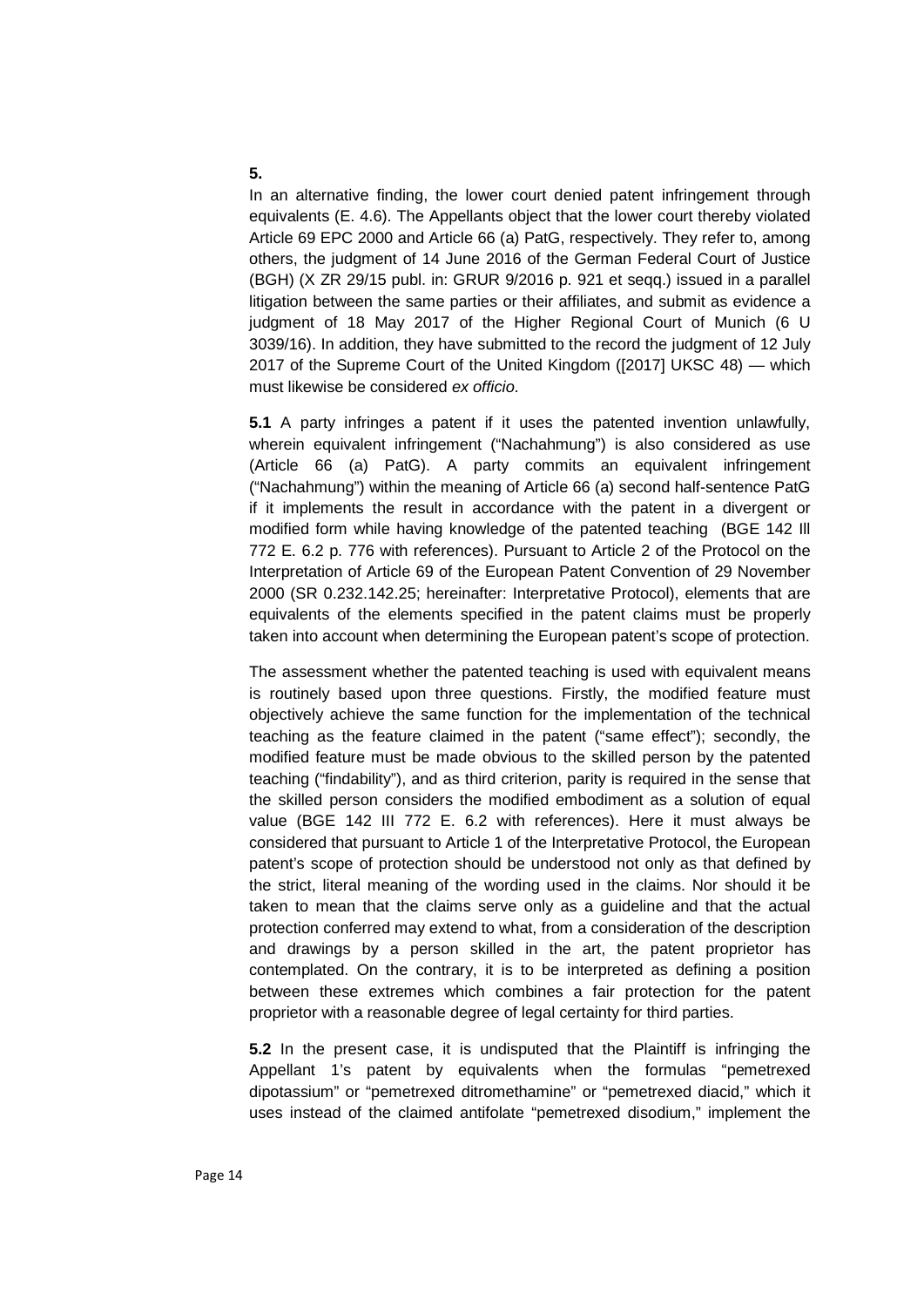patented teaching in an equivalent form. The lower court (E. 4.6.1) affirmed the first question of 'same effect' for the active substance "pemetrexed diacid" based upon the finding that the Plaintiff's product with "pemetrexed diacid" or the corresponding tromethamine salt was approved by Swissmedic as a known active substance. It likewise affirmed the second question in the finding (E. 4.6.2) that in accordance with common general knowledge, it was clear for the skilled person or the specialist team — which it defines as an oncologist and a chemist or at least an experienced pharmacologist — that protons, potassium, and tromethamine were cations commonly used in pharmaceutical compounds; since pemetrexed works with anions, it would have been clear to the skilled person that the same effect was to be expected with the Plaintiff's products. By contrast, the lower court  $(E. 4.6.3)$  essentially denied parity/equal value in its finding that Appellant 1 willingly limited itself to the disodium form and the patent in suit contained no references to other suitable forms of pemetrexed.

**5.3** To support its petition for confirmation, the Appellant, as the victorious party in the lower court proceeding, must be heard with objections against reasoning of the disputed judgment in which its standpoint is rejected. In the response, it disputes the assertion that the medicament it offers implements the feature "pemetrexed disodium" with the same effect. Specifically, it criticizes the lower court's statement that the "pemetrexed diacid" it actually sells under the brand name "Amtiris" was approved as a generic drug. It states that on the contrary, this was approved as a hybrid drug in the sense that although a complete clinical trial program was no longer required, nevertheless more studies had to be performed than in the case of a generic drug.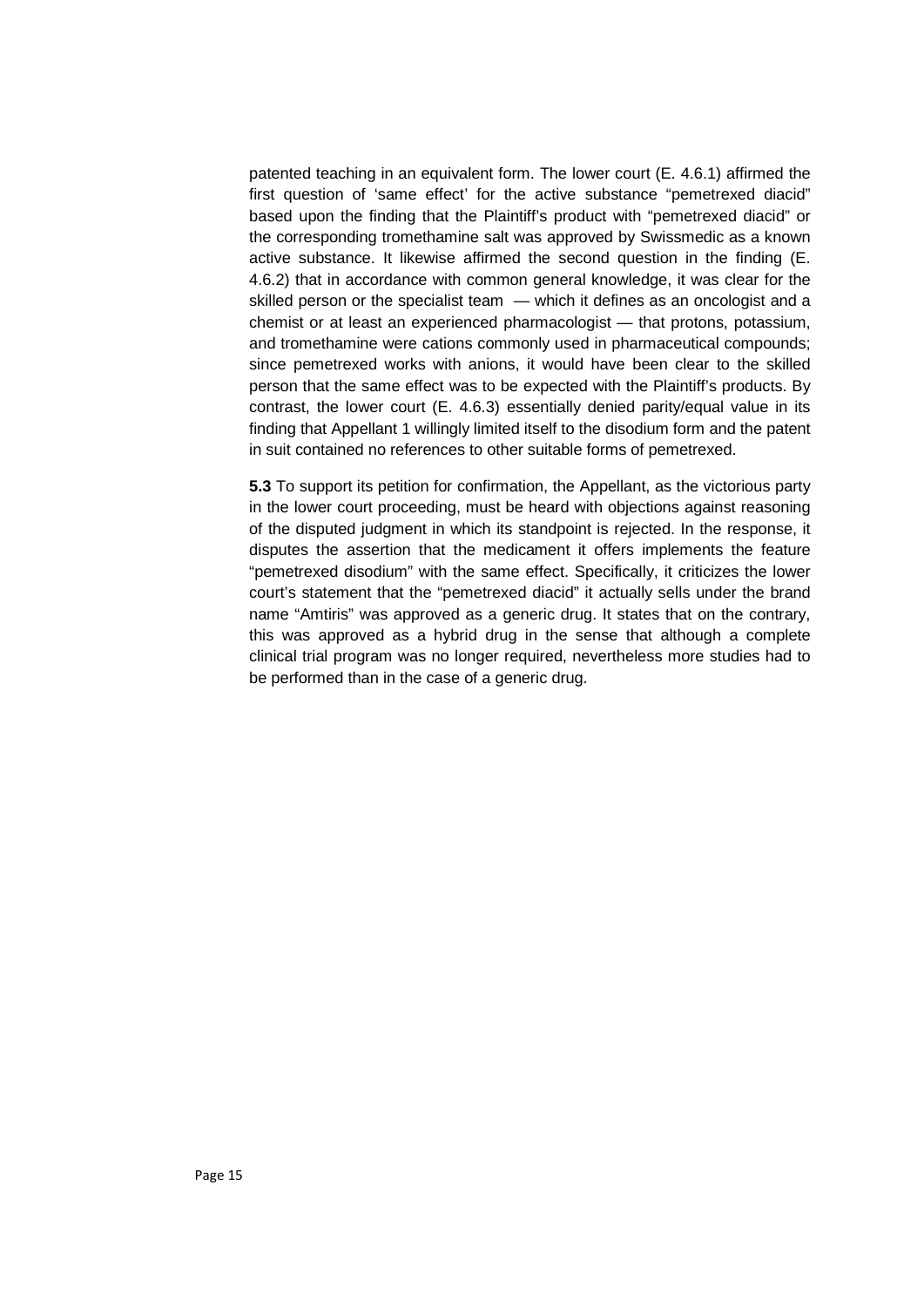**5.3.1** According to the Respondent's submission, in addition to its actual pharmacological effect, a medicament must be sufficiently stable for storage (e.g. it must not decompose due to the effects of light or temperature), it must also have sufficient solubility if it is to be administered as an intravenous solution, it must be suitable for reliable and cost-effective production (without interfering impurities), and must not have any unacceptable side effects. The Plaintiff had to formulate its active substance pemetrexed diacid in a tromethamine buffer because it was practically insoluble in water; the studies to determine stability also took several months. Finally, pemetrexed disodium and pemetrexed diacid/tromethamine did not act identically in the body. The two products had a similar behavior, but by no means identical. For example, pemetrexed disodium entered into the cell interior in somewhat larger quantities, and was therefore more extensively available for the tumor-inhibiting effect. The lower court did indeed accurately recognize that the matter depended upon the properties essential to the invention, which in this case is the suitability of both substances for therapy for inhibiting tumor growth in mammals. Nevertheless, it wrongfully failed to consider that the quantity of the antifolate available in the cell was different, and that the Plaintiff's product had to be stored under refrigeration and was recommended only for storage for 18 months, whereas such restrictions were not known for the pemetrexed disodium of Appellant 1. The Plaintiff's product contained the adjuvant tromethamine, which was incompatible with cisplatin, a standard drug for the treatment of lung cancer, which is of primary interest here, a fact that could restrict cancer treatment with its product.

**5.3.2** In the reply, the Appellants support their standpoint that the tumorinhibiting active substance was the free pemetrexed alone, wherein the existence of the pemetrexed anion was the prerequisite for both transport into the cell and transformation into the polyglutamated form. The free pemetrexed — and not one of its salt forms — was the active substance in both the Appellants' product and the Respondent's product. The differences reviewed by the Respondent would relate to the physical properties such as stability, different properties of the alternative saltformer tromethamine used in the Respondent's product, or alleged differences in certain tests. Because the specific form decomposed due to dissolution of the respective products in the infusion solution intended for administration and no longer existed, it was obvious that this form could not be relevant for the efficacy of the treatment; the Respondent itself then also confirmed in another context that the ions disassociated in an aqueous solution, the active pemetrexed was released, and the salt form no longer existed in the intravenous solution. The Appellants refer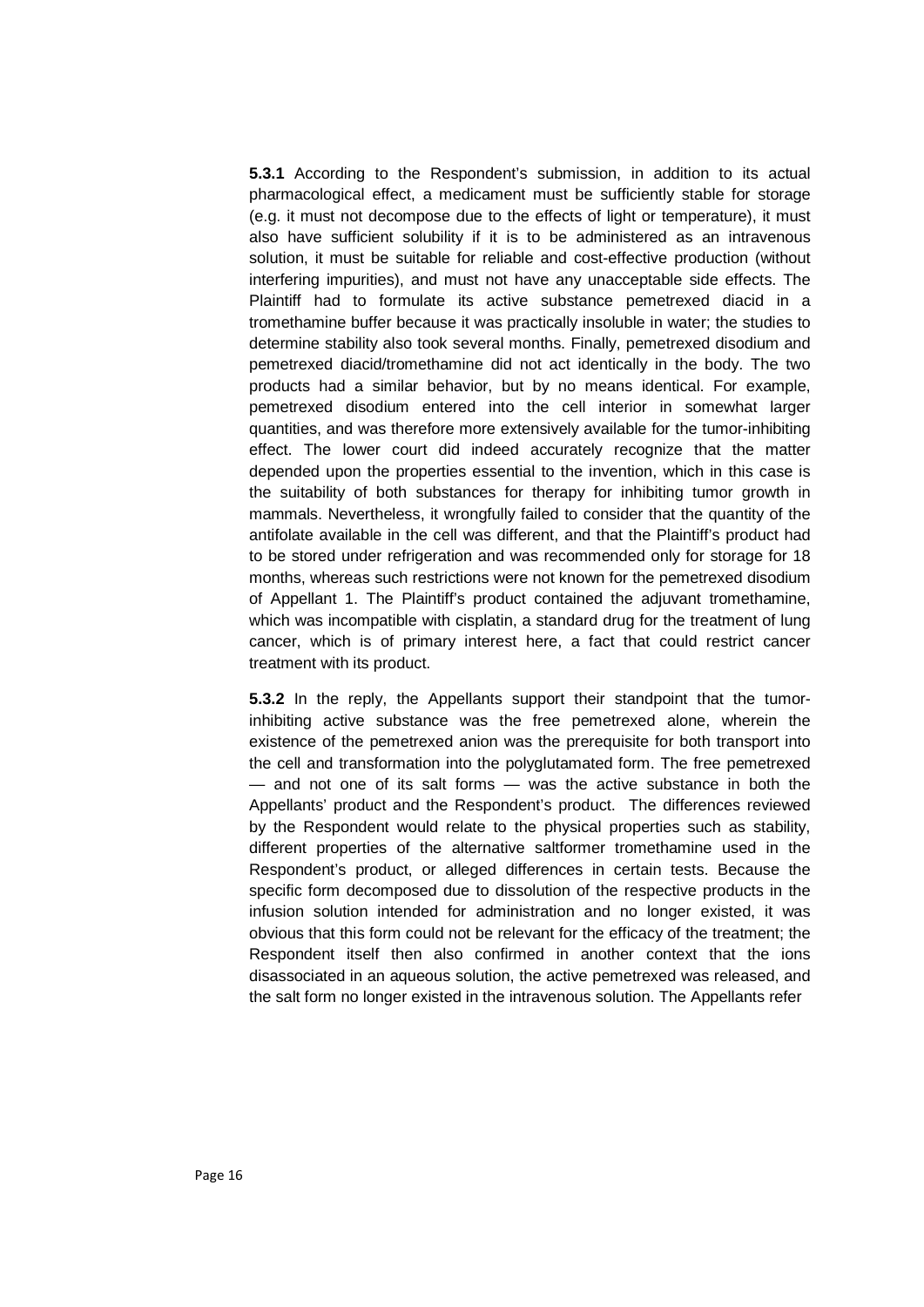to the assessment report of the European Medicines Agency dated 19 November 2015 regarding Pemetrexed Actavis (EMA Report or EPAR), where it is stated (on p. 26) that the pemetrexed 25 mg/mL concentrate for dissolution in the infusion solution contained the same active substance as the reference product "Alimta," but conjugated to a different salt (tromethamine instead of sodium) or in the original "Pemetrexed 25mg/mL concentrate for solution for infusion contains the same active substance as the reference product Alimta, but conjugated to a different salt (tromethamine salt instead of sodium salt)". They cite EPAR (p. 27), according to which additional clinical studies were not required due to the interchangeability of the salt forms.

**5.3.3** A feature has the same effect in principle when the technical problem underlying the invention is thereby solved with the same effect, which cannot be assessed as a whole either through a mere individual comparison or by assessing the performance result (cf. Scharen, loc. cit., N. 58 to Article 69 EPC; Blumer, loc. cit., margin no. 14.87). On the contrary, the modified embodiment must achieve all of those effects that in the understanding of the skilled person can be achieved with the individual technical features of the patent claim *per se* and in their interaction (Peter Meier-Beck, Purposive Construction or Equivalence? GRUR Int. 10/2005 p. 800). In the present case, the problem underlying the invention can be formulated with the German courts concerned with the parallel litigation such that the toxic effects disadvantageous for the patients that are caused by the administration of pemetrexed disodium as an antifolate or through the antifolate being used should be reduced without adversely affecting therapeutic efficacy (BGH judgment X ZR 29/15 of 14 June 2016, loc. cit., p. 921 margin no. 10, 17). Accordingly, the features claimed for the solution of the problem in the use patent can be broken down as follows (loc. cit., p. 922 margin no. 19):

"1. Pemetrexed disodium is used in the manufacture of a medicament.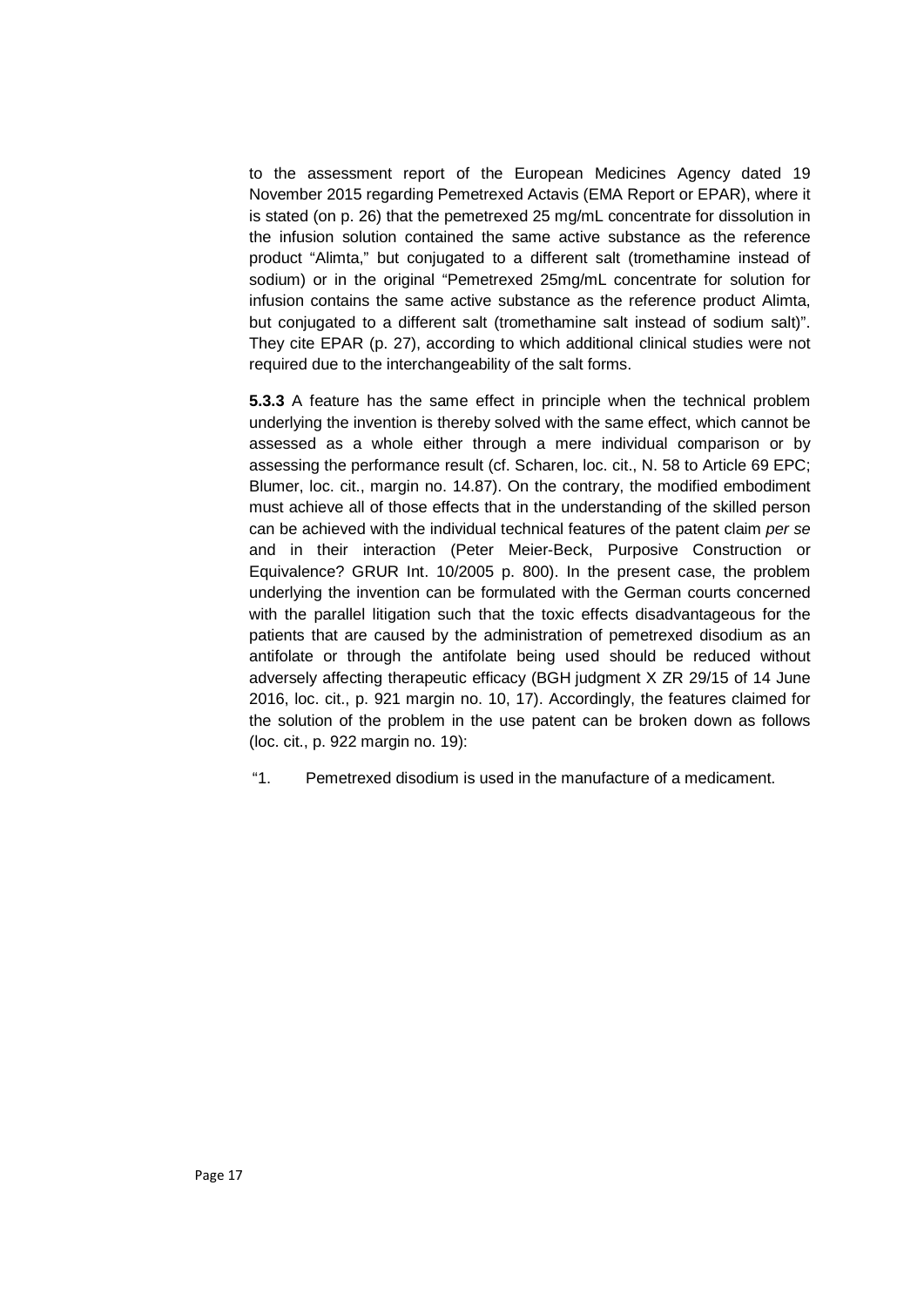- 2. The medicament is intended for use in a combination therapy for inhibiting tumor growth in mammals.
- 3. The medicament is to be administered in combination with vitamin B12 or a pharmaceutical derivative thereof.
- 4. The pharmaceutical derivative of vitamin B12 is hydroxocobalamin, cyano-10-chlorocobalamin, aquocobalamin perchlorate, aquo-10 chlorocobalamin perchlorate, azidocobalamin, chlorocobalamin, or cobalamin."

**5.3.4** According to feature 1, the tumor-inhibiting active substance in the medicament is pemetrexed (anion). This is clearly evident from the authorization of the Plaintiff's preparation, upon which the lower court relies. The Respondent's assertion in the rejoinder that the term "active substance" in the EMA Report is used in a "vague" manner cannot cast doubt on the report's statement that the active substance for tumor inhibition is pemetrexed, which is indeed initially conjugated to a different salt ("but conjugated to a different salt"), but which dissociates in the infusion solution so that pemetrexed (anion) is intravenously administered to the patients. The differences enumerated by the Respondent essentially relate to the starting materials for production of the tumor-inhibiting medicament with the active substance pemetrexed. The diacid appended to the active substance in the Respondent's product fulfills the same function as the disodium designated in the patent. According to the Respondent's own presentation, it is intended for storage, and is so soluble that the tumor-inhibiting pemetrexed can be administered in an infusion solution. The differences enumerated by the Respondent — less active substance per cell, inferior shelf life, different solubility, and possible intolerance — cannot cast doubt on the same effect of the appended diacid with the claimed disodium for the combined medicament according to the invention. They relate to the manufacture of the medicament intended for tumor inhibition, for which product protection for a specific purpose is claimed in Appellant 1's patent (cf. BGH judgment of 14 June 2016, loc. cit., p. 923 margin no. 30)

**5.3.5** Based upon the documents for authorization of the Respondent's product, the lower court concluded, without violating federal law, that the technical problem underlying the invention is solved with the same effect if the pemetrexed diacid actually used by the Respondent is utilized as starting material for production of the tumor-inhibiting medicament instead of "pemetrexed disodium,". This is because the active, tumor-inhibiting substance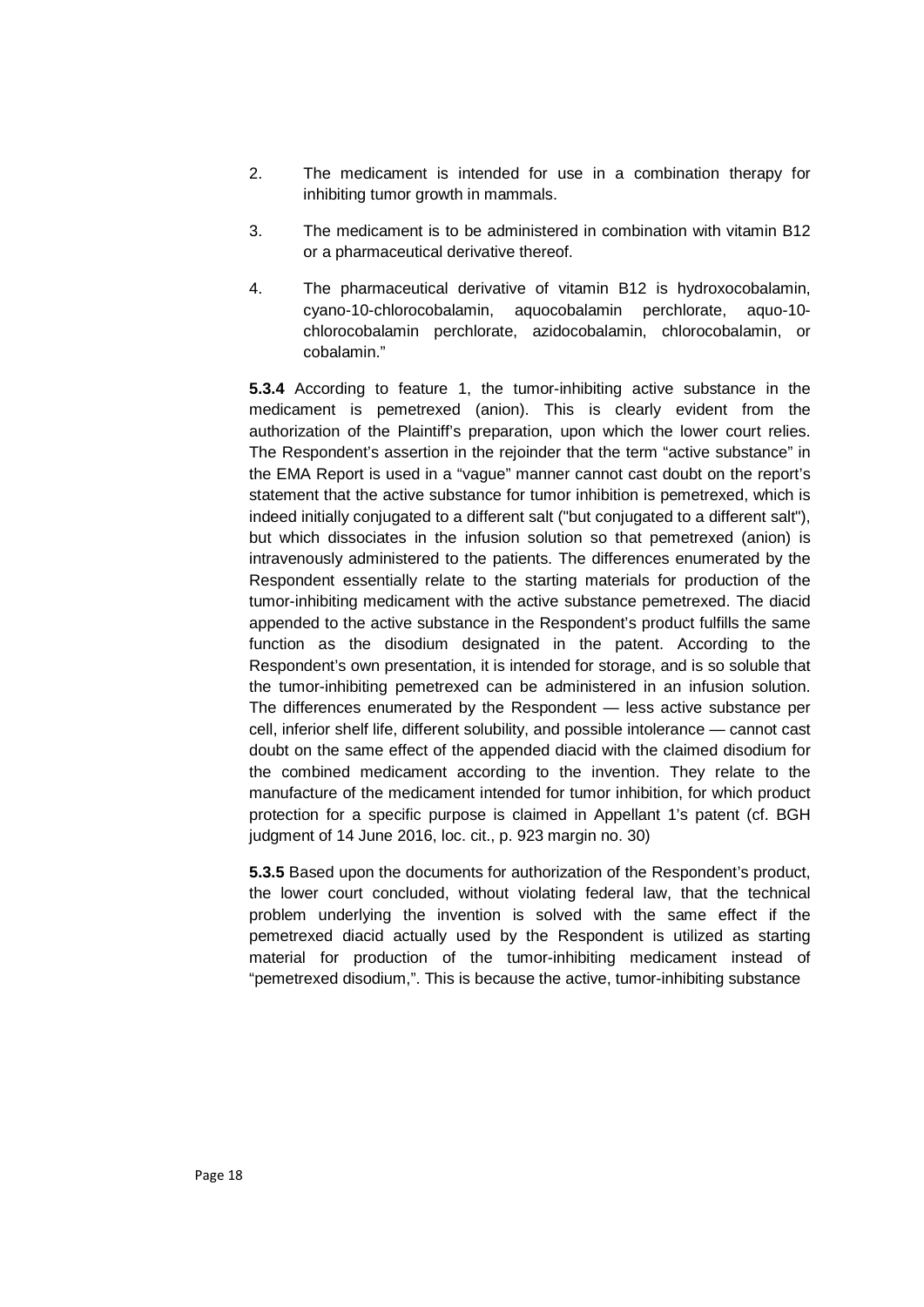whose efficacy through the methylmalonic acid-lowering means is not to be questioned according to the instructions in the patent, is pemetrexed, whereas it is irrelevant for the solution of the problem underlying the patent, which counterion is used since such has no influence on tumor inhibition or on the side effects caused by pemetrexed, or on the effects of the claimed methylmalonic acid lowering means (cf. Higher Regional Court of Munich in the judgment of 18 May 2017, E. II.B. 3b/cc S. 42). The response also does not indicate to which extent it may be material for the Plaintiff's product having the same effect for the solution claimed in the patent that, according to the Respondent's assertion, somewhat less active substance can be transported into the cell with the medicament manufactured on the basis of pemetrexed diacid, and that an intolerance with cisplatin — put in perspective in the rejoinder — needs to be considered. In its judgment of 12 July 2017 (margin no. 60, 68 as the first "Improver" question), the UK Supreme Court also affirmed that the modification essentially achieves the same result as the invention in essentially the same manner.

**5.3.6** The Respondent's objection that the lower court affirmed the same effect in violation of federal law is without merit.

**5.4** The lower court affirmed the findability of the modified form for the skilled person, which the Respondent likewise criticizes in the response as a violation of federal law.

**5.4.1** According to the case law of not only the Federal Supreme Court but also the German Federal Court of Justice, and in accordance with the precedents in Great Britain, the modified feature must be made obvious to the skilled person by the patented teaching ("findability"; BGE 142 III 772 E. E. 6.2.1 p. 777 with references, cf. the judgment of the UK Supreme Court of 12 July 2017, margin no. 62 et seqq.). The skilled person in the area in question must be motivated by the patented invention to make the change based upon his general knowledge; findability is ruled out if the modification for its part is based upon an inventive step (cf. BGE 125 III 29 E. 3b p. 32 with references). In the present case, the lower court — essentially in agreement with the foreign judgments in the parallel proceedings — describes the skilled person as a specialist team consisting of an oncologist and a chemist or an experienced pharmacologist. According to the findings of the lower court, the skilled person on the priority date was in general aware of tromethamine or protons as pharmaceutically acceptable and commonly used cations for active substances.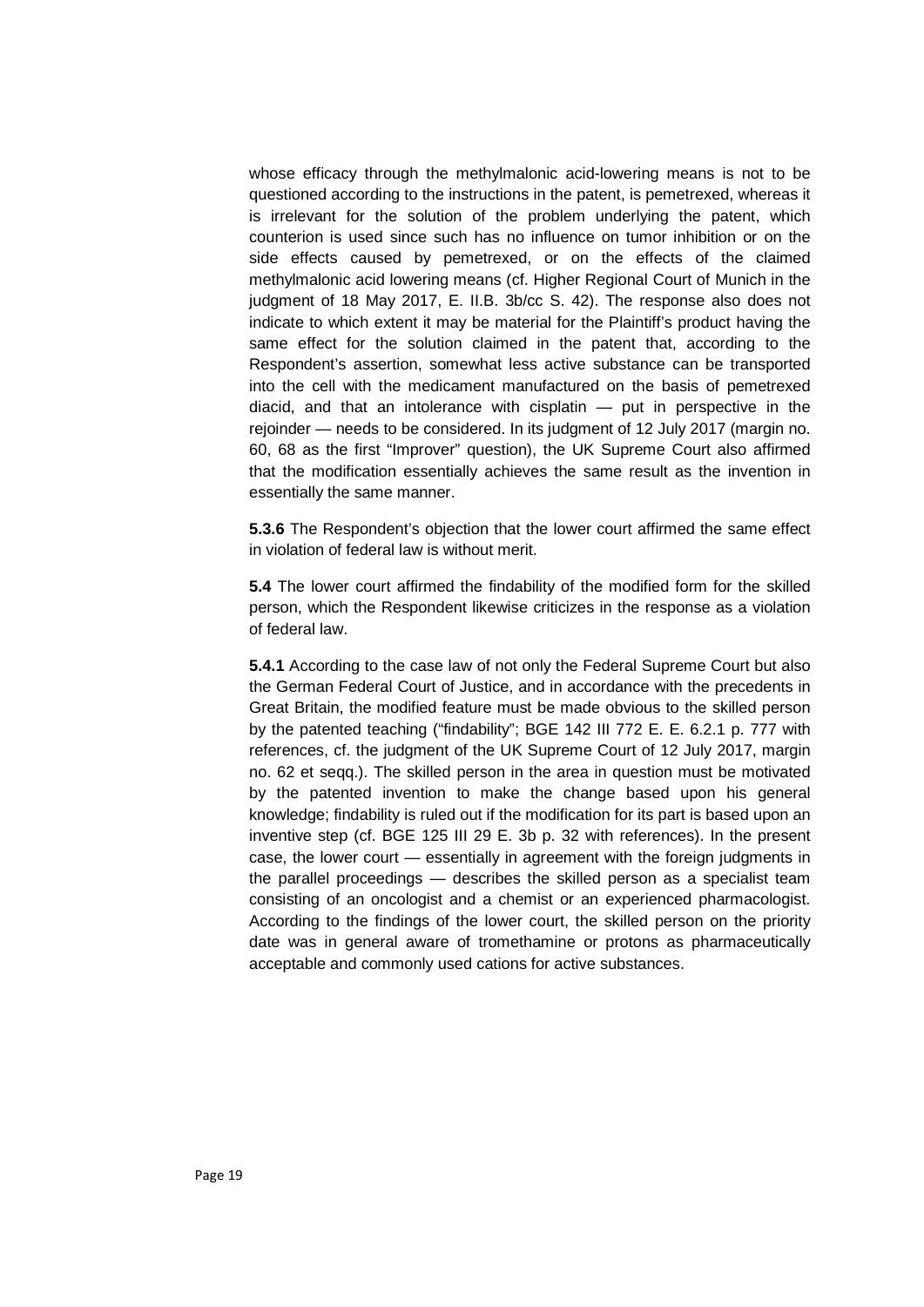According to the findings in the disputed decision, it was clear for the skilled person that pemetrexed diacid must be at least partially deprotonated in the case of a physiological pH. Thus it would have been clear for the skilled person that the same effect (caused in each case by the anions) is to be expected with pemetrexed diacid as that achieved with pemetrexed disodium. The lower court countered the Respondent's objection that it was not known which ions would be suitable, by stating that this could be clarified with reasonable experimental effort. This assessment was shared by the Higher Regional Court of Munich in is judgment of 18 May 2017 (E. II.B. 3c p. 44 et seqq., p. 48 et seq.) (cf. also the judgment of the UK Supreme Court of 12 July 2017, margin no. 69).

**5.4.2** The Respondent's primary objection to findability is that the same effect would have had to be initially determined experimentally, and the need to perform experiments argued *prima facie* against obvious findability. It does though note that the performance of experiments within the context of the second question of equivalence may be acceptable in cases involving merely the confirmation of a reasonable expectation of success. Nevertheless, it maintains the view that because the result of the experiments was not foreseeable and the stability test required for authorization would have taken a year, the same effect of the alternative forms was not findable. Specifically, it objects to the lower court's view that the experiments would have been regarded as reasonable for the skilled person; this because the decisive factor was not whether the skilled person could have performed the experiments, but instead whether he would have done so with the expectation of an improvement or an advantage. It also criticizes the modification of the second "Improver" question by the UK Supreme Court.

**5.4.3** The lower court found that, based upon the determinative common general knowledge, the same effect is to be expected with pemetrexed diacid as with the pemetrexed disodium designated in the patent. Accordingly, contrary to the Respondent's assertion in this regard, the same effect was to be expected by the skilled person. The Respondent itself acknowledges that the performance of experiments within the context of the second question of equivalence is acceptable for the confirmation of a reasonable expectation of success. The Respondent does not argue, however, that, contrary to the finding of the lower court, the experiments for eliminating unsuitable pemetrexed counterions that do not fulfill the justified expectations would not have involved routine activities. The fact that the expectation held by the skilled person for the same effect of individual salts conjugated with the active substance pemetrexed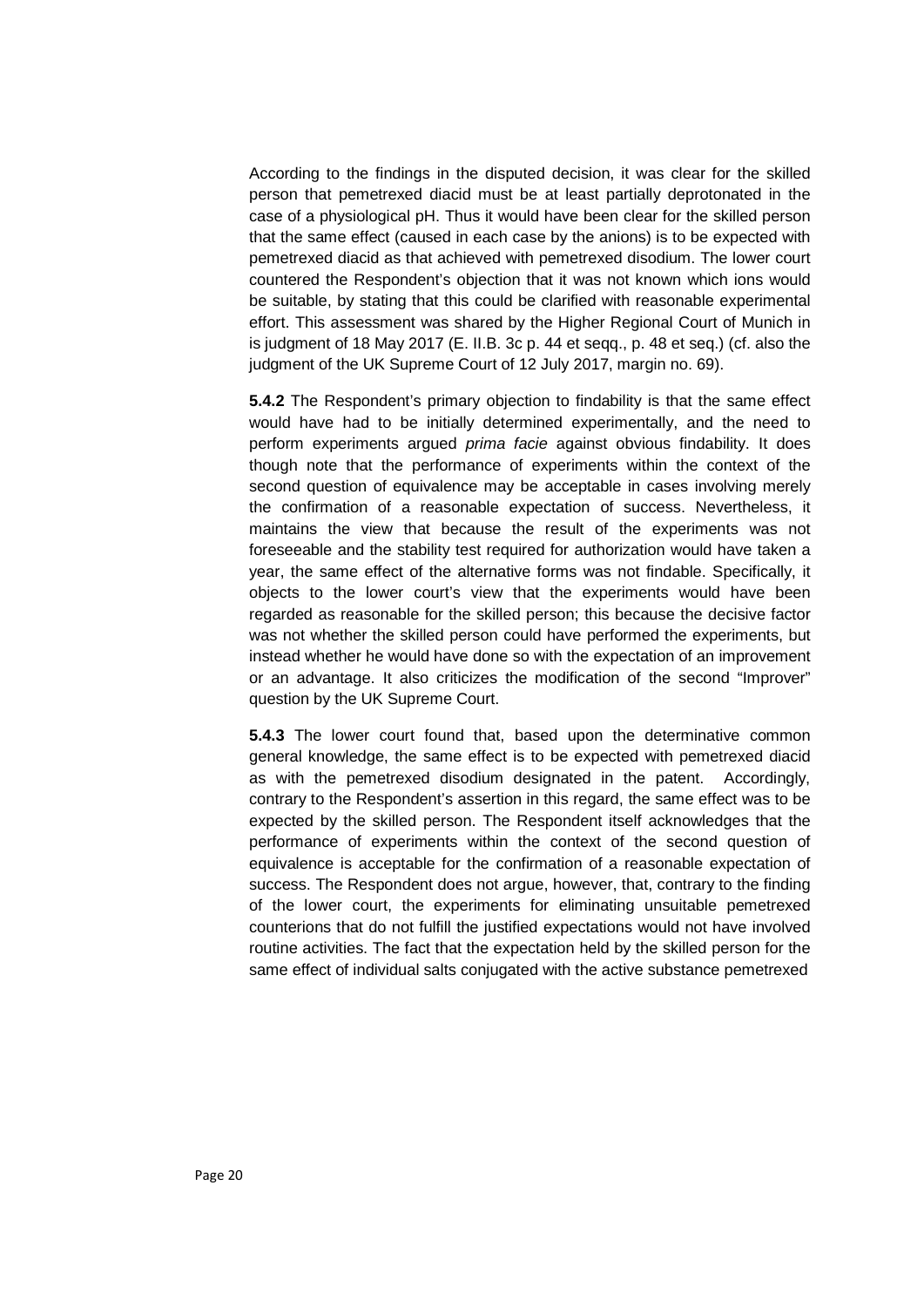could be disappointed in experiments does not change the fact that the success expected based upon technical expertise for the diacid used by the Respondent was achieved and experimentally confirmed. The same effect was findable because the skilled person recognized based on his general knowledge, that the pemetrexed claimed in the patent can be conjugated with other salts commonly used for this purpose, rather than with the specified disodium particularly with the diacid/tromethamine used by the Respondent — with the same effect. Findability is not changed by the fact that the skilled person had to perform routine experiments to verify his expectation for the actually used salts, and in the process his expectations could have been disappointed.

**5.4.4** The lower court did not violate federal law when it affirmed findability for the skilled person.

**5.5** The lower court denied patent infringement through equivalents, based upon the reasoning that the formulation used by the Respondent for producing the pemetrexed medicament was not of equal value.

**5.5.1** The Federal Supreme Court recently took up the third question of equivalence in confirmation of the practice of the Federal Patent Court, which for its part builds upon the practice of the UK and German courts. Accordingly, the matter to be assessed is whether the technically competent third party, in an objective reading of the patent specification, will conclude that the patent proprietor formulated the claim — for whatever reason — so narrowly that it did not claim protection for a findable embodiment with same effect (BGE 142 III 772 E. 6.2.3, cf. BGH judgment of 14 June 2016, loc. cit., p. 924 margin no. 51: "[...] if, from the perspective of the person skilled in the art , it must be inferred from the patent claim that conformity with the primary wording is one of the essential requirements of the invention [..].").

The lower court denied (E. 4.6.3 p. 28) parity/equal value of the embodiments pemetrexed dipotassium, pemetrexed ditromethamine, and pemetrexed diacid used by the Respondent on the grounds that in the granting procedure, the applicant waived with the limitation an equivalence protection for the feature "pemetrexed disodium"; moreover, according to the findings of the lower court, even apart from the granting procedure, the Patent Proprietor knowingly limited itself to pemetrexed disodium even though other salt forms were known, e.g. from the substance patent EP 0 432 477 (correctly: EP 0 432 677). Accordingly,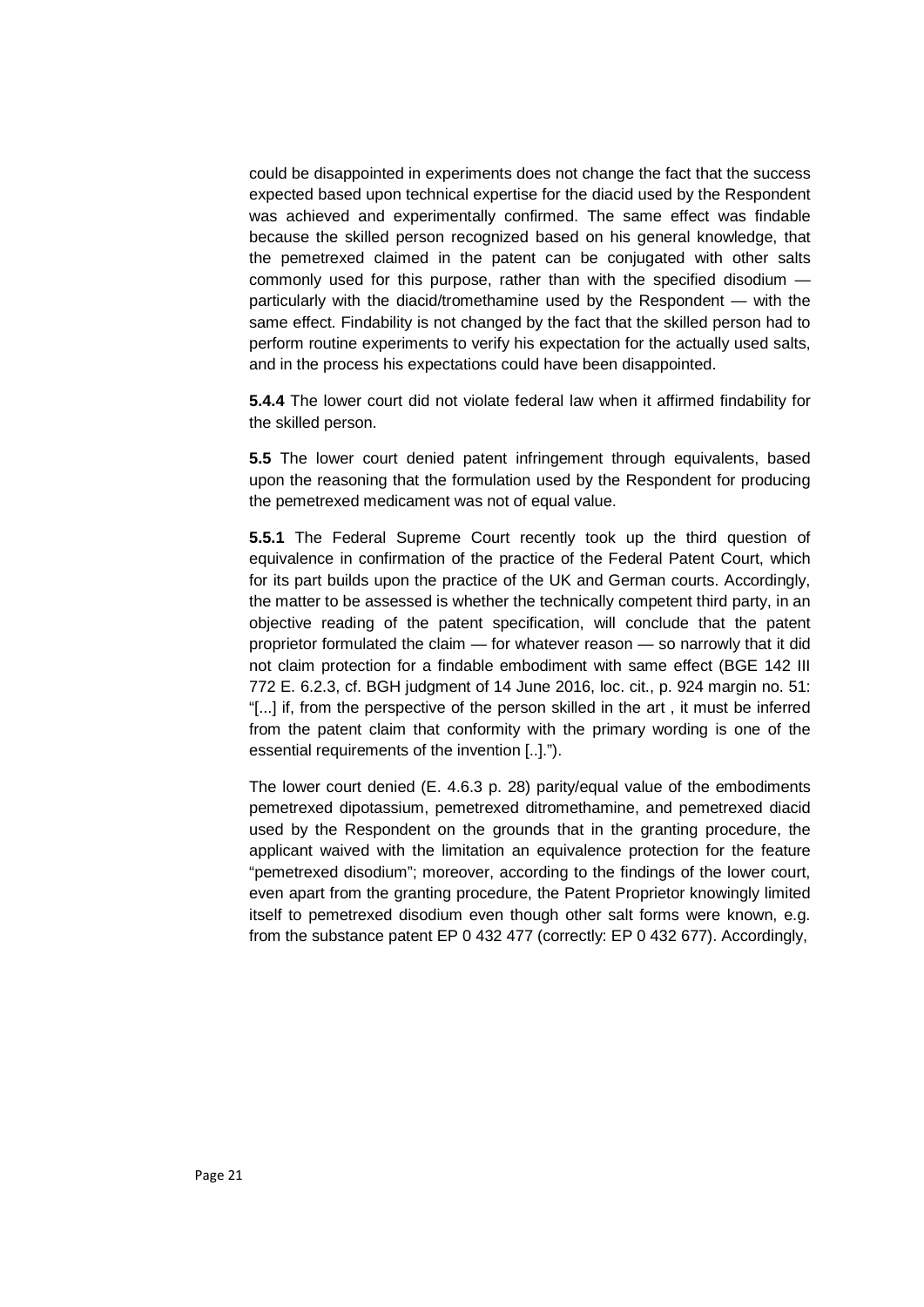there are no references in the patent in suit to other suitable forms of pemetrexed, whereas with regard to folate and vitamin B12, derivatives were described and claimed. When reading the wording of the claim in light of the description, the skilled person would, according to the disputed judgment, ascribe importance to the fact that there was no reference to other suitable forms in the case of pemetrexed disodium. For this reason, the skilled person would not consider the free acid or another alternative formulation as a substitute of equal value for disodium.

**5.5.2** The Appellants object that the lower court wrongfully denied parity/equal value. They argue that the skilled person would not ascribe any importance to the form of the active substance pemetrexed because the description of their patent did not contain any kind of statement concerning the importance of the pemetrexed form. In case the form had been deliberately selected, the description would have disclosed its importance. As it said nothing in this regard and also nothing regarding the method of production, no reason could be inferred from the description as to why the claim feature pemetrexed disodium had been selected. Thus, contrary to the lower court's view, one could not assume that an average skilled person would have considered other common forms such as dipotassium, ditromethamine, or diacid as being ruled out based upon the claim feature in light of the description. As the form of pemetrexed had no influence on the tumor-inhibiting effect of the combination therapy with vitamin B-12 or derivatives thereof, it was also not evident why the skilled person should give importance to the specific form, even more since the claim was formulated as a "Swiss type claim" and the Appellants brand name product was specifically named as the starting material for the tumor-inhibiting medicament.

By contrast, in the response the Respondent emphasizes the fact that the antifolate was limited to pemetrexed disodium in the claims, whereas for the methylmalonic acid lowering means not only vitamin B12, but also derivatives, were cited as well as a selection of folic acid binding protein binding agents was mentioned. The Respondent considers the reference to the wording of the claim as being confirmed, according to which the patent's scope of protection was deliberately limited to pemetrexed disodium as the sole antifolate active substance, because the description does not contain any reference to the fact that the invention claimed in the patent in suit could also be realized with antifolates other than pemetrexed disodium.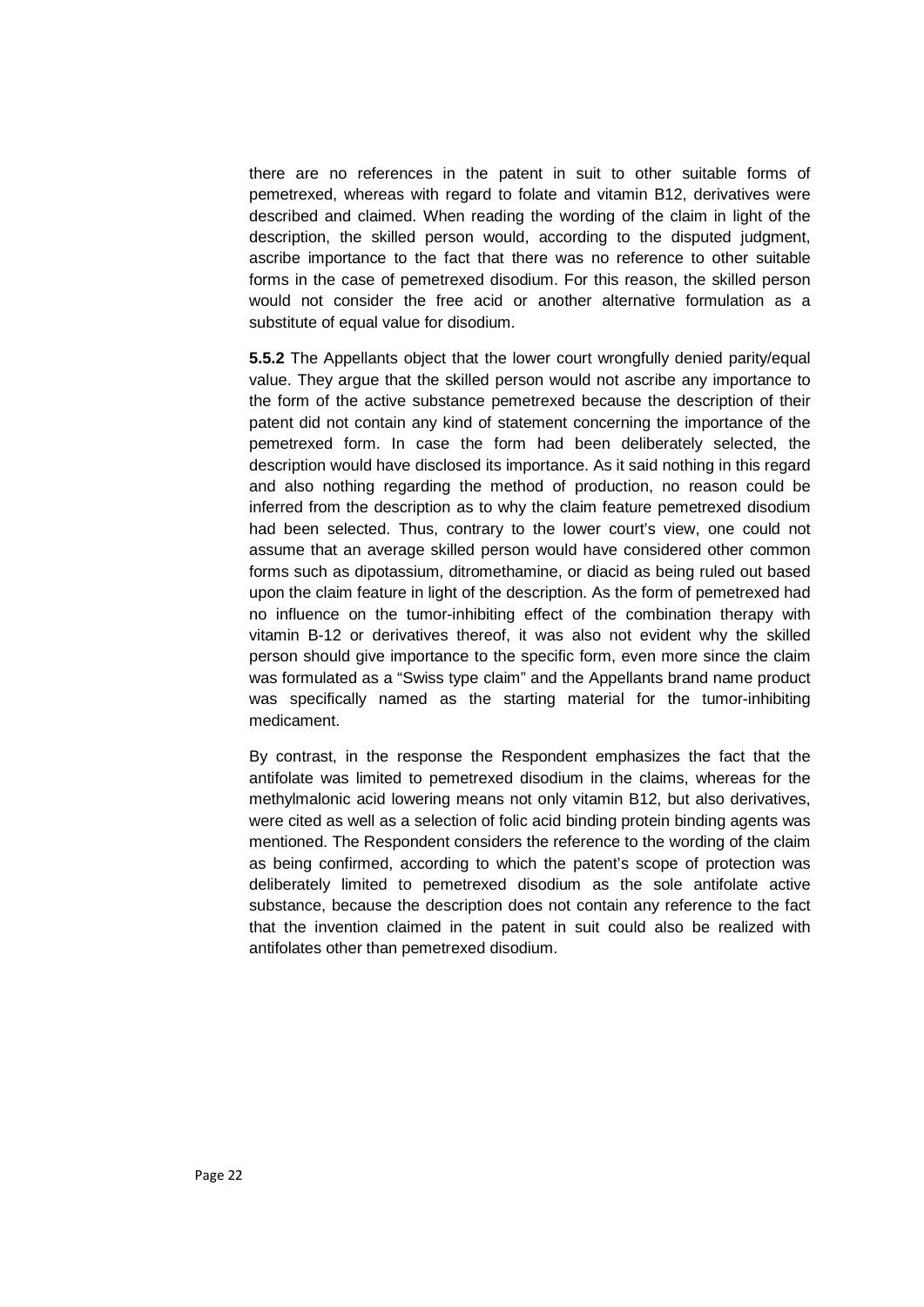**5.5.3** The Patent Act and EPC 2000 grant protection to the patent proprietor, not only against literal infringement ("Nachmachung") or the literal use of the patent, but also against equivalent infringement ("Nachahmung") or equivalents. With the exception of the deliberately selected limitation to be discussed below, the scope of protection is granted beyond the precise literal application of the patent claims, in the knowledge that even with careful and thorough editing, it is impossible to designate all possible embodiments in a technical instruction. The protection should therefore also be granted if the technical instruction instructs the skilled person, beyond the overly narrow literal meaning, how to implement the invention. If the third question of equivalence is therefore to be used to assess whether the technically competent recipient may understand the patent claims such that the exact literal meaning of the patent claim is determinative, this cannot mean that the protection against equivalents under this heading will be denied in every case. This would contradict the Interpretative Protocol as well as the Patent Act (cf. E. 5.1 above). Special reasons are therefore required why the technically competent recipient can and must assume that the patent protection is not being claimed for embodiments that he can find as having the same effect based upon his common general knowledge having regard to the invention.

In doing so, the lower court correctly found that the Patent Proprietor must remain committed to a deliberately selected limitation. However, this requires that the limiting wording must be understood to mean that the Patent Proprietor has waived equivalence or equivalent infringement ("Nachahmung") protection. In this regard, it cannot be accepted that the lower court does not accept the findings of the Federal Court of Justice in the parallel proceedings, on the grounds that these were overly focused on the question of the waiver. As the Patent Proprietor is to be committed to its declaration of intent concerning the scope of protection by the third question of equivalence, (cf. BGE 122 III 81 E. 4a p. 84 et seq. with references), the limitation of the scope of protection to the literal embodiment is justified insofar as the skilled third party may understand the patent specification to mean that the Patent Proprietor has precluded protection for the equivalent embodiment. In doing so, according to Swiss case law, the principle of good faith generally applies to the interpretation of declarations of intent — insofar as the actual subjective intent of the declaring party cannot be ascertained. A party that explicitly or analogously expresses its intent must thereafter commit itself to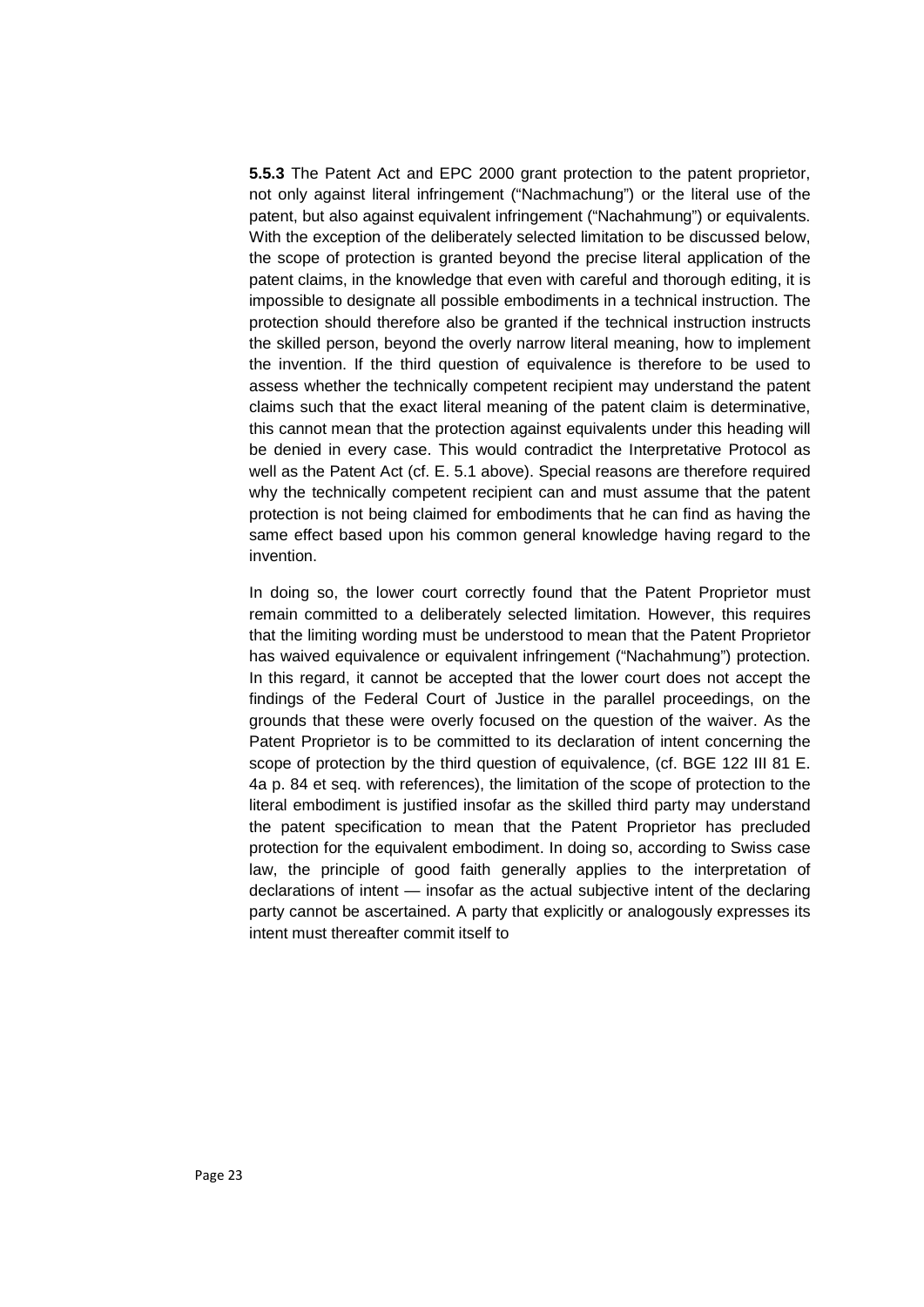that meaning of its conduct, which the recipient of such statement may in good faith attribute to it (cf. instead of many BGE 142 III 375 E. 3.3 p. 377; 140 III 367 E. 3.1; 135 III 410 E. 3.2 p. 413, 562 E. 3.4 p. 565; 133 III 161 E. 2.2.1; 123 III 35 E. 2b; 102 II 143 E. 1b p. 146; each with references). The principle of good faith insofar justifies not only the declaring party's commitment to its declaration of intent, but also guides the interpretation of the declaration: the recipient of the statement can and must understand this declaration as a reasonable and honest person in the recipient's position would understand it.

**5.5.4** It cannot be accepted that the lower court derives a waiver on protection against equivalents for this feature based upon the mere limitation of a feature in the granting procedure, without regard to the reason for this limitation. The equivalence protection can only refer to the limited features, not the original features. In the present case, therefore, the question is not whether other antifolates adequately implement the feature "pemetrexed," but whether forms of pemetrexed other than the claimed pemetrexed disodium infringe the patent by equivalents. Therefore, a waiver of specific equivalent embodiments cannot be automatically derived from a mere limitation (cf. Blumer, loc. cit., margin no. 14.102). On the contrary, the reason for this is important.

According to the findings of the lower court, the first limitation (from "antifolate" to "pemetrexed") occurred because the examiner considered the expression "antifolate" to be too indefinite and therefore the medicament manufactured with it was not sufficiently disclosed; the second limitation (from "pemetrexed" to "pemetrexed disodium") was made because pemetrexed appeared in the original documents only with the conjugated salt form disodium, and thus the examiner assumed that the specification of pemetrexed alone was an impermissible extension of the claim. Appellant 1 therefore limited its claim in order to take account of the formal objections in the examination proceeding and, as the lower court notes, to possibly achieve patent protection more quickly than if it had countered the objections. One cannot infer from this, however, that it thereby took account of objections relating to patent protection for the Respondent's embodiment disputed here — e.g. that it restricted the patent claim with respect to the free prior art for the embodiment disputed here — (cf. for limitation to a claim version narrower than would have been necessary based upon the technical content of the invention and relative to the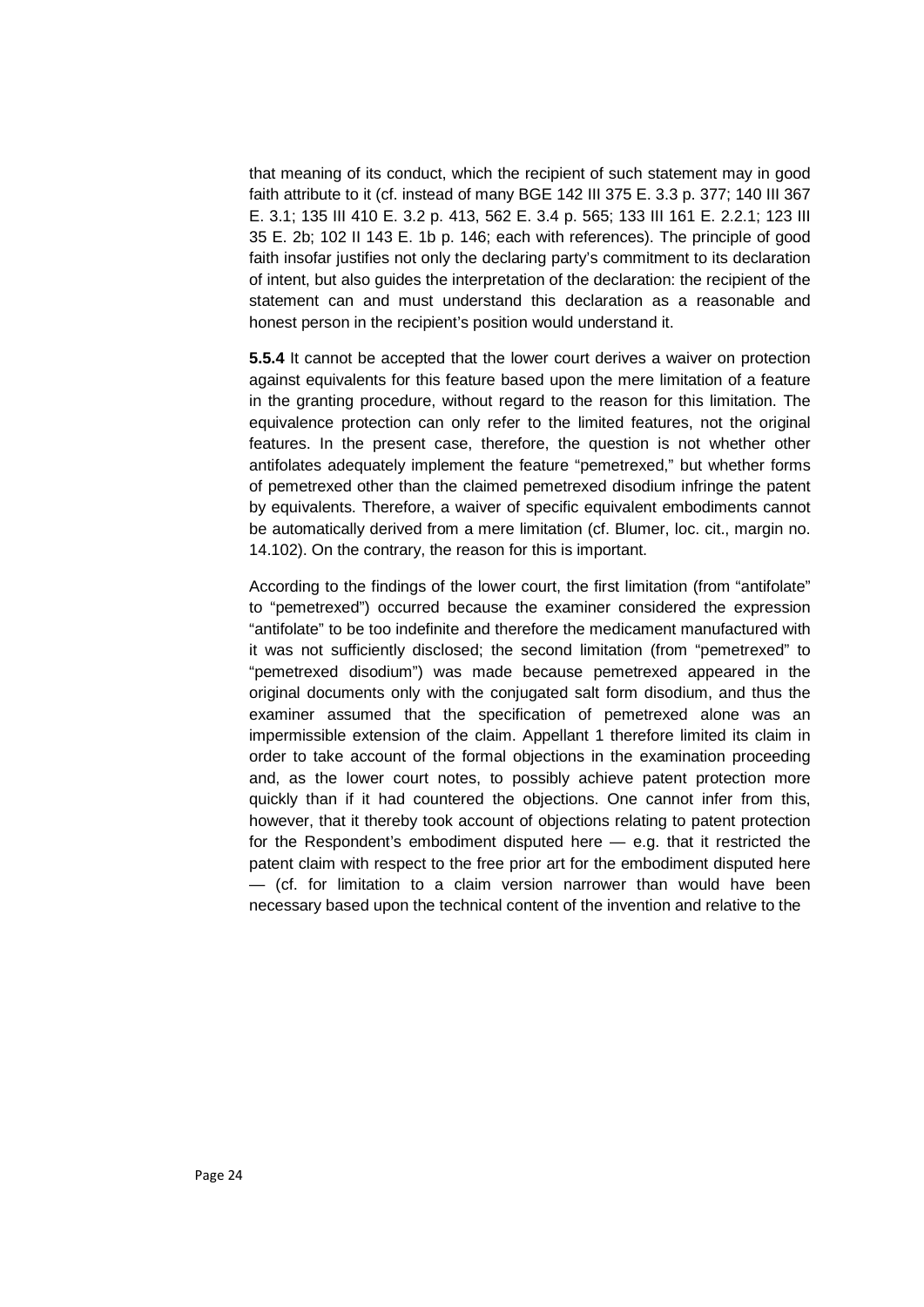prior art, BGH judgment of 14 June 2016, loc. cit., p. 924 margin no. 50 et seq.). This is also not a case, for example, in which the description of the patent discloses (at least) two specific embodiments with which the effect according to the patent can be achieved, yet only one of these embodiments was reflected in the patent claim (with respect to the patent proprietor's selection decision, BGH judgment of 14 June 2016, loc. cit., p. 924 margin no. 52 et seqq.).

With the limitation of the disputed feature in the granting procedure (from initially "antifolate" to "pemetrexed" to finally "pemetrexed disodium"), the patent proprietor did not waive equivalence protection for the "pemetrexed disodium" claimed in the patent.

**5.5.5** Appellant 1 is the proprietor of the patent for "Combination containing an antifolate and methylmalonic acid lowering agent" — "*Zusammensetzung, welche ein Antifolate und ein methylmalonsäuresenkendes Mittel enthält.*" According to the binding findings of the lower court (on findability, E. 4.6.2.2 p. 26), the skilled person recognizes that the tumor-inhibiting active substance is the antifolate pemetrexed, which is deprotonized in the infusion solution and transported into the cell (as a result of the anions). The patent claims this antifolate (in the starting form as pemetrexed disodium) as a tumor-inhibiting active substance together with a methylmalonic acid lowering means, which is designated in the patent claims as vitamin B12, as well as folate and other described and claimed derivatives. The lower court ascribed no importance to the fact that the claim in the patent is formulated as a "Swiss type claim" (i.e. it describes the manufacture of a medicament and not the substance directly). It inferred the limitation of the claim "pemetrexed disodium" to its literal sense based upon the fact that firstly, the patent makes no reference to other suitable forms of pemetrexed, and secondly, by claiming pemetrexed disodium, the patent is claiming a single, specific substance, whereas in contrast to this, the patent describes and claims for the methylmalonic acid lowering means further derivative forms besides the folate and vitamin B12. This raises the question whether a technically competent third party while perceiving in good faith the patent claims in light of the description will recognize a limitation of the patent claim with respect to the tumor-inhibiting active substance pemetrexed to its disodium form.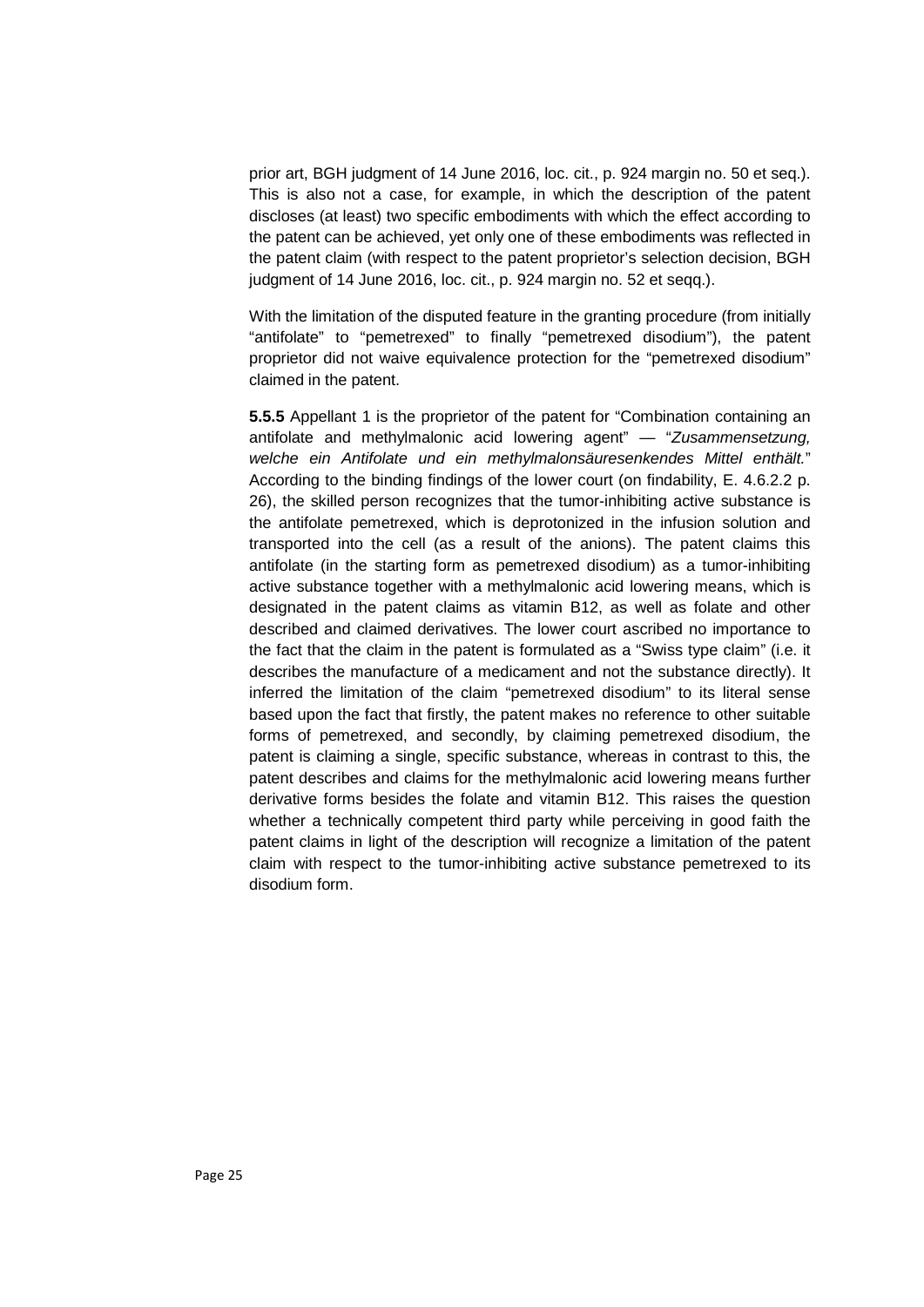**5.5.6** Together with the lower court, it is to be assumed that no references to other suitable forms of pemetrexed can be inferred from the patent, either in the claims or in the description. According to the findings of the lower court, the skilled person could discover these based solely upon his available general knowledge. In the description  $-$  as in the title of the patent  $-$  the discussion generally concerns antifolates. In this respect — as the lower court finds in another context (p. 20, top) — the description states  $[0022]$  that the terms "antifolate" or "antifolate drug" refer to a chemical preparation whose properties are defined; it is added that the antifolate for use in this invention ("for use in this invention") is pemetrexed disodium (brand name "Alimta"), as it is manufactured by the Patent Proprietor. One must therefore infer from the description that the active substance is the antifolate with the described (tumorinhibiting) properties. If it is also declared in the description that the antifolate used for the invention is the pemetrexed disodium manufactured by the Patent Proprietor under the brand name "Alimta," then based upon an objective appraisal, this does not result in a limitation exclusively to this antifolate in the overall context of the description. This, because it is not evident why the properties and the mechanism of action of antifolates should be generally described in the patent if the tumor-inhibiting product claimed by the invention is to be exclusively the brand name product manufactured by the Patent Proprietor. The description does not show that the methylmalonic acid lowering means claimed in the patent would be suitable only for this antifolate manufactured by Appellant 1 for reducing the harmful side effects without impairing the tumor-inhibiting therapeutic effect.

**5.5.7** Together with the lower court, it is to be assumed that only the pemetrexed disodium with the brand name "Alimta" manufactured by the Patent Proprietor is specified in the description as a tumor-inhibiting antifolate, and only pemetrexed disodium is claimed in the patent claims, whereas for the methylmalonic acid lowering means claimed in the patent derivative forms are also specified and described besides folate and vitamin B12. In doing so, it must be assumed, in accordance with the findings in the disputed decision, that the tumor-inhibiting effect of pemetrexed belonged to the prior art and that other salt forms were also known - specifically from patent EP 0 432 677 of Appellant 1. It is not evident from the findings in the disputed judgment that the methylmalonic acid lowering means claimed in the patent were previously known in a similar manner.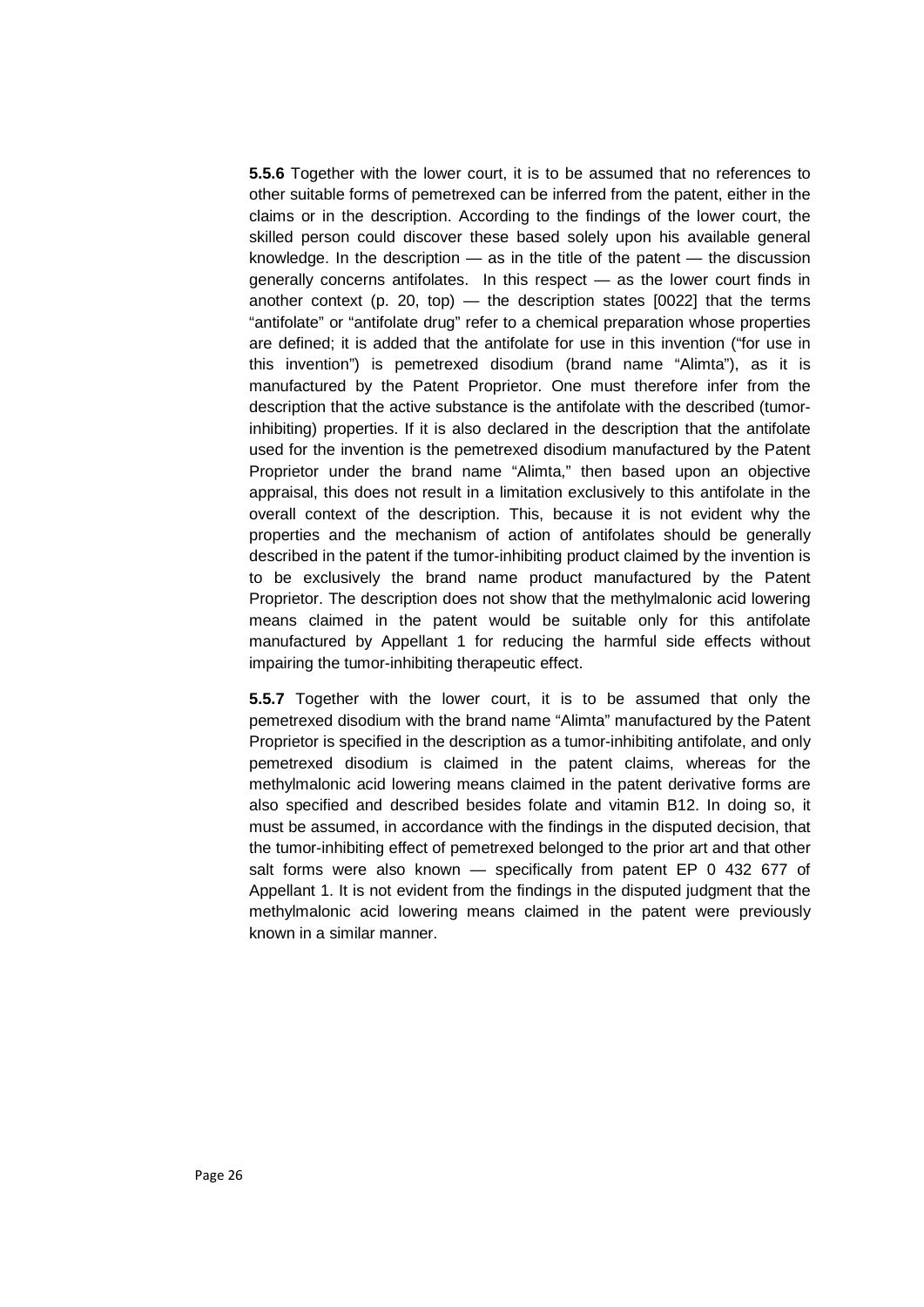The overall possible conclusion that the lower court draws from the comparison of the enumeration of multiple forms for the methylmalonic acid lowering means on the one hand, and the specification of a single substance for the tumorinhibiting means on the other hand, is not convincing in the present case. This, because the specifically claimed tumor-inhibiting active substance pemetrexed in the disodium conjugated form can easily be understood as the preferred form from the group of antifolates, namely when it is previously known, without having to conclude therefrom that the claimed methylmalonic acid lowering means were only when in combination with capable of reducing the harmful side effects with unchanged healing effect. It cannot be concluded in good faith, based upon the comparison of the specified tumor-inhibiting means in the form of pemetrexed disodium on the one hand, and the enumeration of the methylmalonic acid lowering means on the other hand, that the Patent Proprietor limited protection to the literally claimed pemetrexed disodium. The skilled person, whose understanding of the literal sense is also decisive in the context of the question of same effect (BGE 142 III 772 E. 6.2.3 p. 778) could, in accordance with his or her general knowledge as established by the lower court, find the disputed embodiment with same effect; he would have no reason to assume that the Patent Proprietor had claimed protection only for the literal embodiment.

**5.5.8** The conclusion drawn by the German Federal Court of Justice in the parallel proceedings is convincing, namely that the specific designation of the chemical substance — comparable to the specification of numerical figure — is not automatically sufficient to deny parity/equal value (BGH judgment of 14 June 2016, loc. cit., p. 926, margin no. 79-81). As the Higher Regional Court of Munich states in its decision of 18 May 2017 (E. II.B. 3d/cc [2] p. 52), equivalence protection would come into question altogether if the practice regarding same effect — which was developed specifically based upon selection decisions of the patent proprietor — were extended to findable embodiments with the same effect not disclosed in the patent specification. In its judgment of 12 July 2012 (margin no. 70 et seqq.). The Supreme Court of the United Kingdom also modified the third "Improver" question in the finding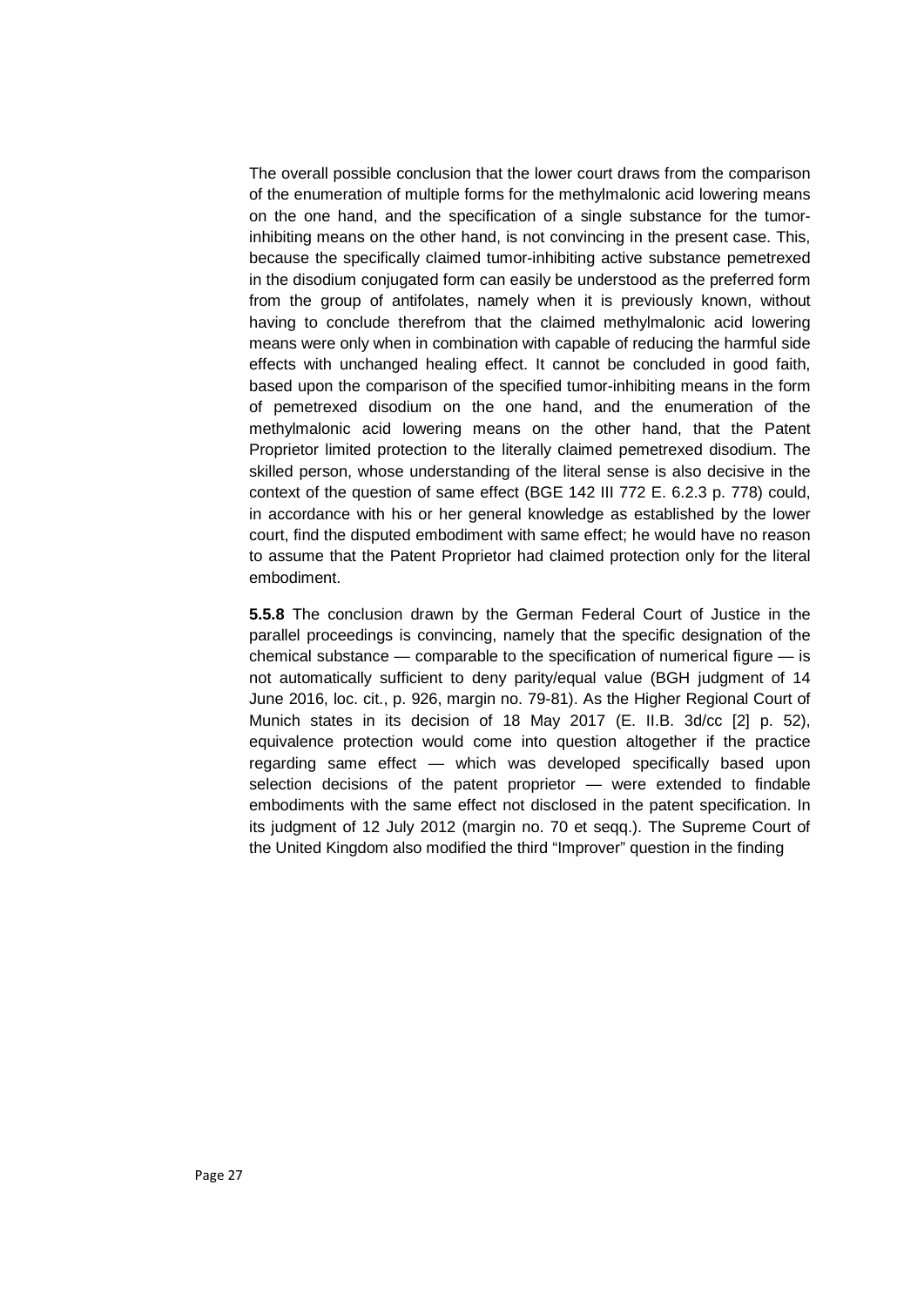that protection against equivalents would be brought into question all together if in each case, after affirmation of a findable embodiment with the same effect, the literal sense of the patent claims were once again declared determinative, with reference to a lack of parity/equal value (margin no. 71). The UK Supreme Court convincingly states for the parallel case being assessed that the description generally mentions the effects of antifolates, and thus there are no evident reasonable grounds to believe that the Patent Proprietor claimed such a narrow protection as that resulting from the literal sense (margin no. 73). On the contrary, the President of the Supreme Court at the time, Lord Neuberger, finds that the reason for the narrow literal sense may be due to the fact that the experiments presented in the description were carried out with this form of pemetrexed (margin no. 74). This is also plausible when taking into account the patent's prosecution history as presented in the disputed decision.

**5.5.9** The lower court's denial of parity/equal value cannot be accepted. The appeal has merit.

#### **6.**

If the Federal Supreme Court approves the appeal, then it decides on the matter itself or remands it to the lower court for reassessment (Article 107 (2) BGG).

**6.1** The lower court approved the Respondent's alternative petition and found that the Respondent is not infringing patent EP 1 313 508 61 B1 (intended: EP 1 313 508 B1) by manufacturing in Switzerland a medicament for use in combination therapy for treatment of non-small cell lung cancer and malignant pleural mesothelioma in humans, etc., which contains as an antifolate active substance exclusively (a) pemetrexed dipotassium or (b) pemetrexed ditromethamine or (c) pemetrexed diacid, yet no pemetrexed disodium, wherein the medicament in question has no adjuvants that contain sodium ions, and the medicament is intended for administration in a solution that contains no sodium ions. The lower court generally assumed that Appellant 1 had waived protection against equivalent infringement ("Nachahmung") for all three forms of pemetrexed, which form the subject matter of the Respondent's request for relief. In its subsidiary arguments, it affirmed the same effect only for the preparation approved by Swissmedic and actually sold by the Plaintiff based on pemetrexed diacid, but explicitly left the matter open (E. 4.6.1) for the forms dipotassium and -ditromethamine, although the same effect was considered as given in the technical judge's expert opinion, with the reasoning that the authorization was issued for "one of the alternative formulations."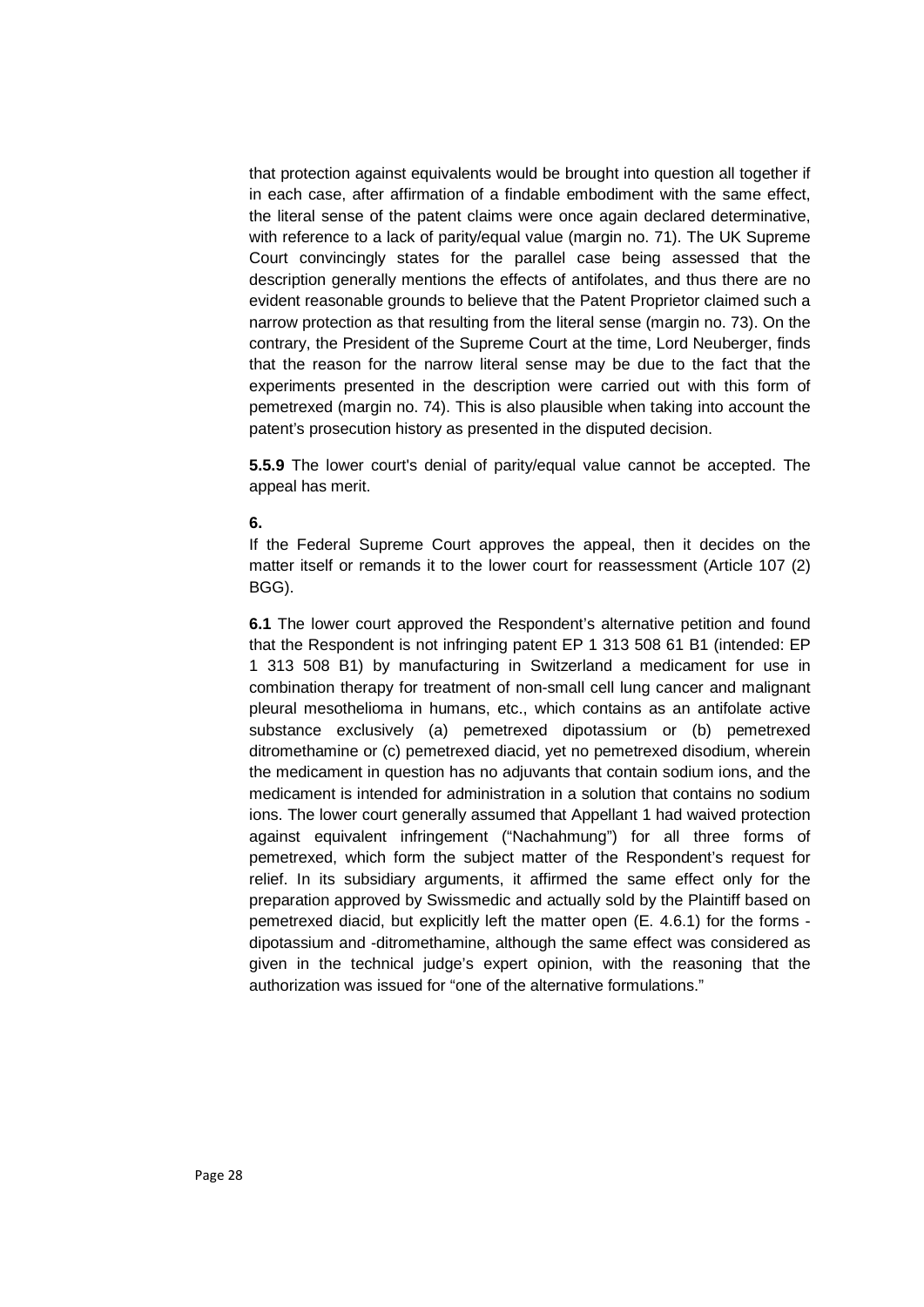**6.2** Even though it is hardly possible to see how the disputed patent infringement could be assessed differently with regard to the forms explicitly left open by the lower court than for the "Amtiris" with the same effect in the form of the pemetrexed diacid (or the tromethamine salt thereof), there are no binding findings of the lower court in this regard. Therefore, in order to ensure the right to be heard, the matter is to be remanded to the lower court in accordance with the Appellants alternative petition. The lower court will have to dismiss the complaint with respect to the Respondent's preparation of the brand name "Amtiris," which was approved by Swissmedic, and otherwise, in addition to the findings of fact binding for the Federal Supreme Court (Article 105 BGG), assess the Plaintiff's request for a declaratory judgment for the two other forms of pemetrexed.

### **7.**

The appeal is to be approved, the disputed judgment of the Federal Patent Court is to be set aside, and the matter is to be remanded to the lower court for reassessment in line with the findings. In accordance with this outcome of the proceedings, the court costs are to be imposed upon the Respondent (Article 66 (1) BGG). The Respondent must reimburse the Appellants — who are represented by joint attorneys — for their costs of litigation for the proceedings before the Federal Supreme Court (Article 68 (2) BGG). A decision on the costs of the lower court proceeding will be have to be made in the new judgment by the Federal Patent Court.